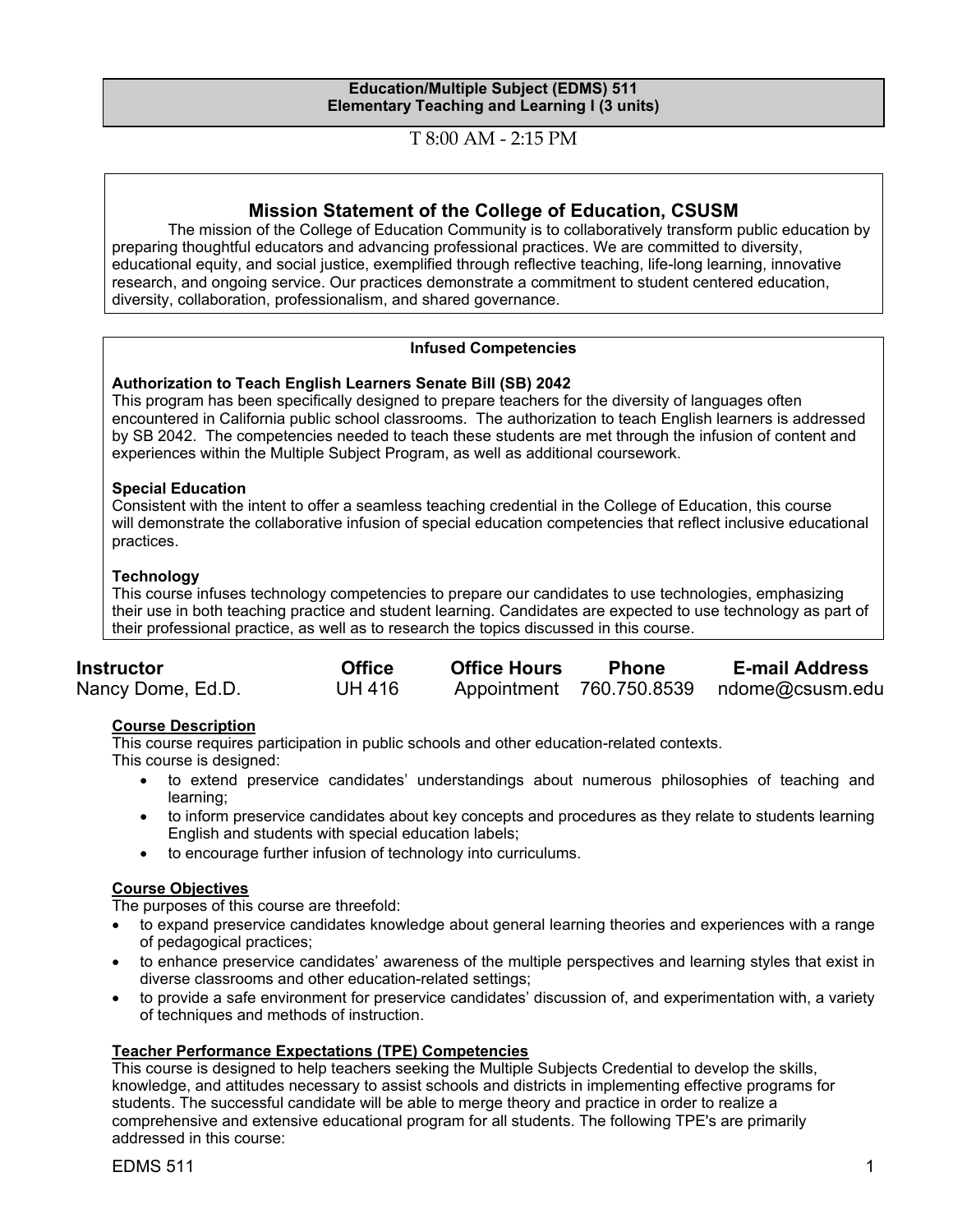TPE 6d – Engaging and supporting all learners (Student Study Team Assignment)

TPE 10 – Creating & managing effective instructional time (Classroom Management Assignment

#### **Required Text**

- Tomlinson, Carol Ann. (1999). *The Differentiated Classroom: Responding to the needs of all learners.* Alexandria, VA: Association for Supervision and Curriculum Development. ISBN # 0- 87120-342-1 (Available as an e-book online.)
- Choate, J. S. (2004) *Successful inclusive teaching (4rd ed.)* Needham, MA: Allyn & Bacon.
- Villa, R. and Thousand, J. (1995). *Creating an Inclusive School*. Alexandria, VA: Association for Supervision and Curriculum Development.
- Marion, Valadez, and Woo (2003). *Elementary Teaching and Learning.* Needham Heights, MA: Allyn and Bacon.
- Task Stream Electronic Portfolio, Must register and pay fee online prior to first class  $\varpi$ www.TaskStream.com (register for 1 year minimum).

#### **Accommodation for Disabilities**

Please discuss your needs with the instructor within the first week of the semester & contact Disabled Student Services, 5025A Craven Hall, (760) 750-4905 or (760) 750-4909 (TDD).

#### **Plagiarism**

All work submitted for this course should reflect students' efforts. When relying on supporting documents authored by others, cite them clearly and completely using American Psychological Association (APA) manual,  $5<sup>th</sup>$  edition. Failure to do so may result in failure of the course.

#### **Grading Policy**

All students will come prepared to class; readings and homework assignments are listed on the dates on which they are due.

All required work is expected to be on time. One grade level will be deducted for each class meeting for which it is late (e.g., an "A" assignment that is submitted one class session late will be marked down to a "B"). Unless prior instructor approval is secured, assignments will not be accepted three class sessions after which they are due. Exceptions will be handled on a case-by-case basis, as determined by the instructor.

It is expected that students will proofread and edit their assignments prior to submission. Students will ensure that the text is error-free (grammar, spelling), and ideas are logically and concisely presented. The assignment's grade will be negatively affected as a result of this oversight. Each written assignment will be graded approximately 80% on content and context (detail, logic, synthesis of information, depth of analysis, etc.), and 20% on mechanics (grammar, syntax, spelling, format, uniformity of citation, etc.). All citations, where appropriate, will use American Psychological Association (APA) format. Consult American Psychological Association (APA) Manual, 5<sup>th</sup> edition for citation guidance.

Grading will also include a component of "professional demeanor." Students will conduct themselves in ways that are generally expected of those who are entering the education profession. This includes but is not limited to:

- On-time arrival to all class sessions;
- Advance preparation of readings and timely submission of assignments;
- Respectful participation in all settings (e.g., whole group, small group, in/outside of class);
- Carefully considered, culturally aware approaches to solution-finding.

#### **Course Assignments**

| <b>Student Study Team</b>   | 10 points + 5 points presentation |
|-----------------------------|-----------------------------------|
| Peer Teaching demonstration | 10 points                         |
| Observation                 | 10 points                         |
| Lesson Plan                 | 10 points                         |
| Electronic Portfolio        | 10 points                         |
| Classroom Management        | 10 points                         |
| Diversity Interview         | 10 points                         |
| <b>TPE Assignment</b>       | 5 points                          |
| Reflection                  | 5 points                          |

EDMS 511 2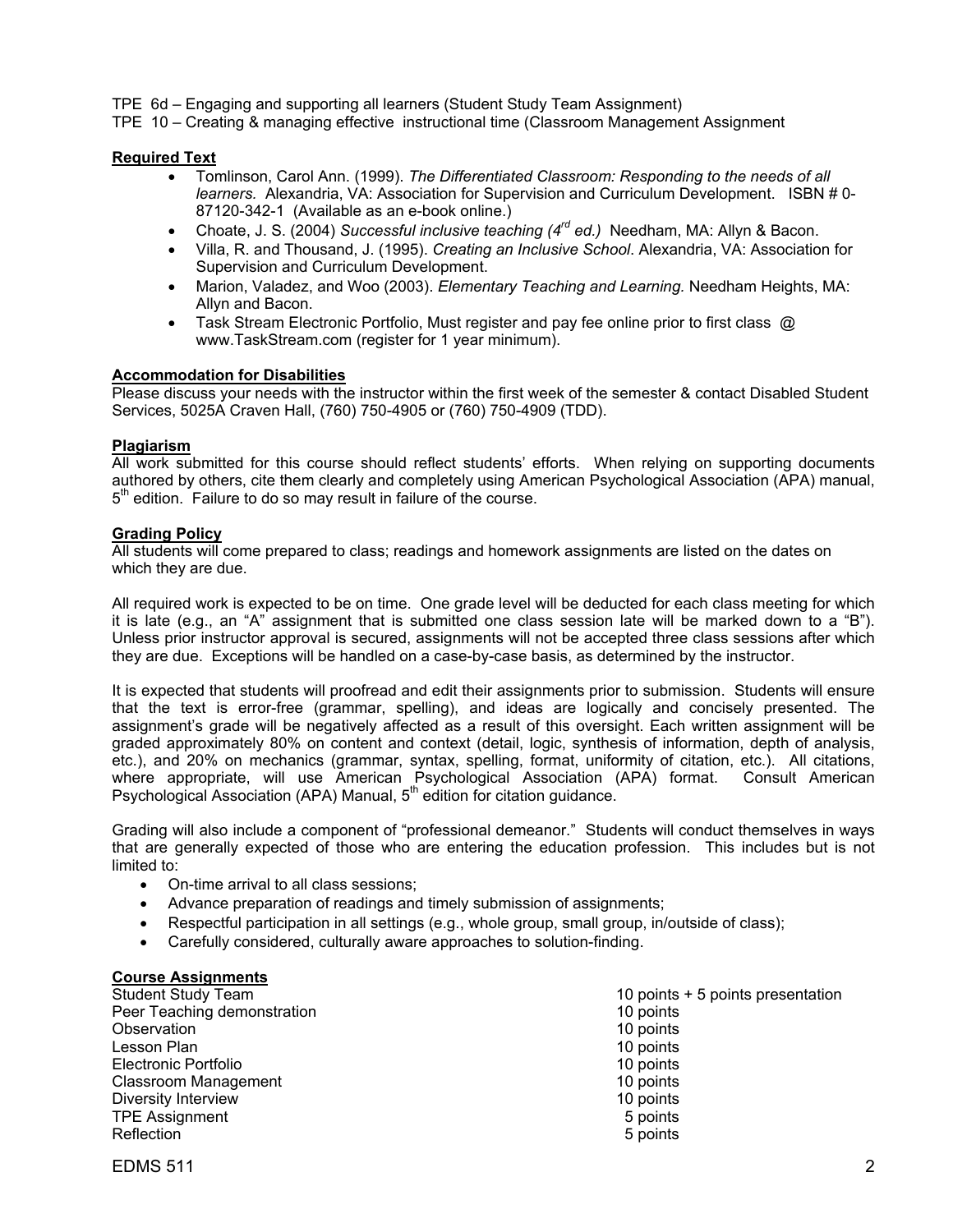| Attendance/Participation        |                             |                            | 15 points     |                |
|---------------------------------|-----------------------------|----------------------------|---------------|----------------|
| <b>Total</b>                    |                             |                            | 100 points    |                |
| <b>Grading Scale</b>            |                             |                            |               |                |
| $A = 93 - 100$<br>$A = 90 - 92$ | $B+=86-89$<br>$B = 83 - 86$ | $C+= 77-79$<br>$C = 73-76$ | $D = 60 - 69$ | F=59 or lower. |

C= 73-76 C- =70-72

**Please note assignments are due whether or not you are present in class that day.** 

B=83-86 B-=80-82

**While this syllabus is carefully planned, it may be modified at any time in response to the needs and interests of the class.** 

A-=90-92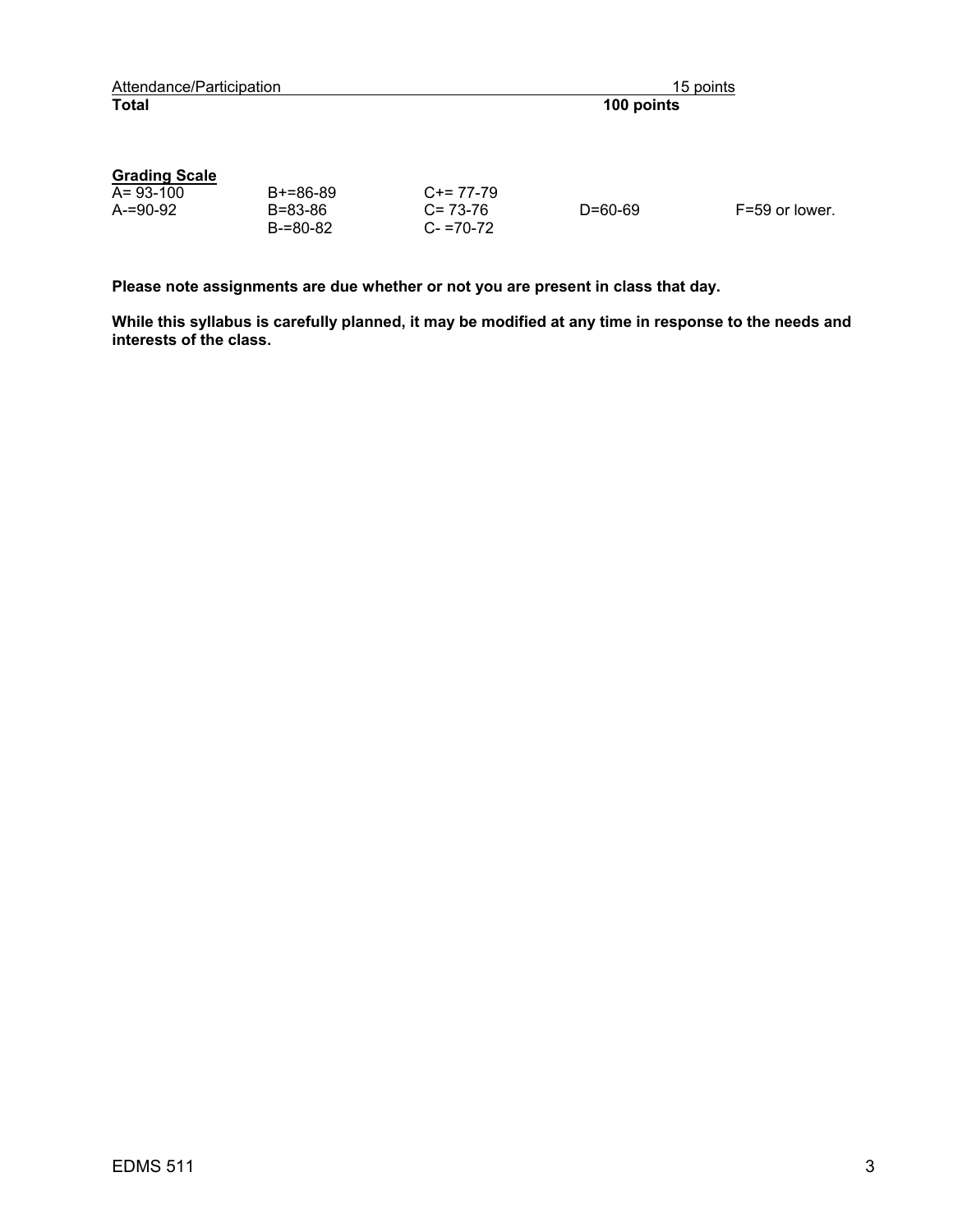# **Course Outline (Timeline Subject to Change pending "Teachable" Moments)**

| <b>Date</b>           | <b>Topic</b>                                                                                                                                                                                                      | <b>Reading / Assignment Due</b>                                                                                           |
|-----------------------|-------------------------------------------------------------------------------------------------------------------------------------------------------------------------------------------------------------------|---------------------------------------------------------------------------------------------------------------------------|
| Session 1<br>8/30/05  | <b>Introduction/Course Overview</b><br><b>Community Building</b><br><b>Video- Freedom Writers</b><br><b>Mandates for Educators</b><br><b>CSTP/TPE</b><br>Intro to Lesson Planning/LP Activity<br><b>Directors</b> | No Readings                                                                                                               |
| Session 2<br>9/6/05   | Intro to TaskStream (computer lab)<br><b>TPE Activity</b><br><b>Universal Design</b><br>Intro Differentiated Lesson Plan<br>Demo Lesson                                                                           | Choate: Chapters 1 & 2<br>Woo: Universal Design                                                                           |
| Session 3<br>9/13/05  | First Day of School<br>Discussion/Planning<br>Video<br>Differentiated Design-ELD/SDAIE<br>Intro Diversity Interview<br>Demo Lesson                                                                                | Villa/Thousand: Chapter 7<br>Choate: Chapter 3<br>Handout: Six Components of<br><b>SDAIE</b><br><b>TPE Assignment Due</b> |
| Session 4<br>9/20/05  | <b>Intro Observation Activity</b><br>Video - Kay Tolliver<br>Intro to SST - Bart Simpson<br>Demo Lesson                                                                                                           | Woo: Student Centered and<br>Constructivist<br>Woo: Assessing Student Learning                                            |
| Session 5<br>9/27/05  | Differentiated Lesson Plan Activity<br>Jigsaw<br><b>Classroom Management</b><br>Demo Lesson                                                                                                                       | <b>Woo: Creating Learning</b><br>Environments<br>Choate: Chapter 15<br><b>Differentiated Lesson Plan Due</b>              |
| Session 6<br>10/4/05  | <b>IS Session</b><br>Taskstream upload and organization                                                                                                                                                           | <b>Taskstream Submission Due</b>                                                                                          |
| Session 7<br>10/11/05 | <b>Scavenger Hunt</b><br>When Race Becomes Real Activity<br>Diversity Interview Jigsaw<br>Demo Lesson                                                                                                             | <b>Diversity Interview Due</b><br>In Class Reflection Due<br><b>Woo: Group Differences</b>                                |
| Session 8<br>10/18/05 | <b>SST Demonstrations</b><br><b>Guest Speaker</b><br>Course Review/Turn in work<br>TaskStream - assist student to upload<br>two assignments to their electronic<br>portfolio                                      | <b>SST Due</b><br><b>Observation Due</b><br><b>Classroom Management Due</b><br>Questions for speaker (principal)          |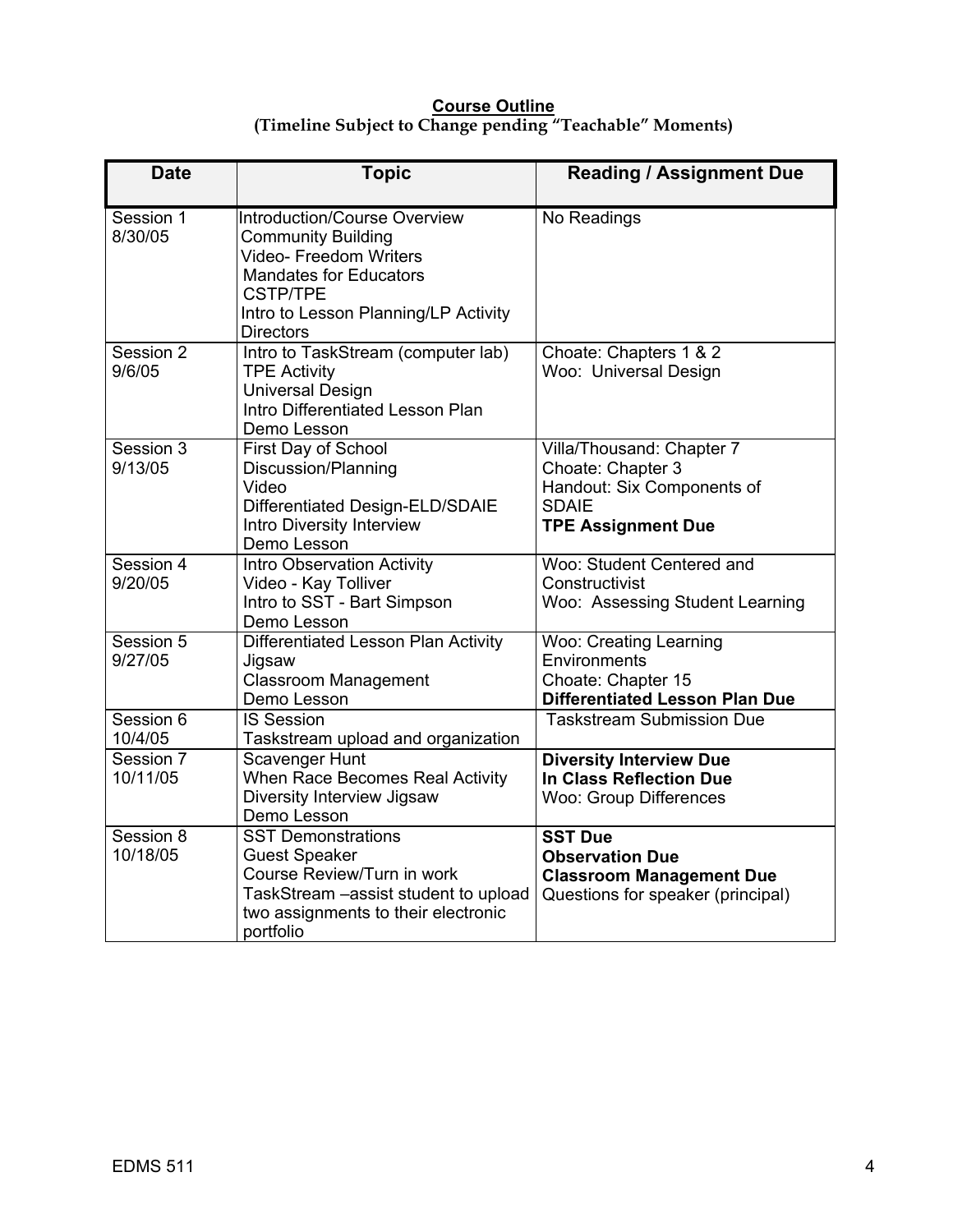# **Differentiated Lesson Plan 10 points 10 points**

**Learner Objectives:** Teacher candidates will be able to design a lesson that differentiates content, process and product to maximize learning for students with diverse needs.

**Assessment:** Teacher candidates will write a lesson plan that differentiates content, process, and product for students learning English, students that are accelerated learners, and students with special needs.

**Preparation:** Before beginning assignment teacher candidates read the following resources and demonstrate the ability to complete the prerequisite skills.

| <b>Resources</b>  | Title and necessary information:                                                              |
|-------------------|-----------------------------------------------------------------------------------------------|
| Textbook/chapters | Choate, J. S. (2000) Sucessful inclusive teaching (3 <sup>rd</sup> ed.). Needham, MA: Allyn & |
|                   | Bacon. Chapters16                                                                             |
|                   | Pierangelo, Roger, & Giuliani, George A. (2001). What Every Teacher Should                    |
|                   | Know about Students with Special Needs: Promoting Success in the classroom.                   |
|                   | Champaign, IL: Research press.                                                                |
|                   | Villa, Richard, & Thousand, Jacquelyn. (1995). Creating and inclusive school.                 |
|                   | Alexandria, VA: ASCD. Chapters 6 & 7                                                          |
| Internet Site(s)  | Tomlinson, Carol Ann. (1999). The Differentiated Classroom: Responding to the                 |
|                   | needs of all learners. Alexandria, VA: Association for Supervision and Curriculum             |
|                   | Development. ISBN # 0-87120-342-1 (Available free through CSUSM ebooks<br>library.)           |
|                   | ELD Standards - http://www.cde.ca.gov/re/pn/fd/documents/englangdev-stnd.pdf                  |
|                   | <b>COE Lesson Format form CSUSM website</b>                                                   |

#### **Prerequisite skills:**

- Teacher candidates are able to write a lesson plan using the COE lesson format.
- Teacher candidates are able to differentiate curriculum and instruction based on content, process, and product as define by Carol Ann Tomlinson (1999).
- Teacher candidates are able to use information about students' readiness range (skills, reading, thinking & information), learning profiles, interests, talents, and culture to differentiate curriculum and instruction (Tomlinson, 1999).
- Teacher candidates are able to identify strategies to meet the needs o
	- o Students learning English (including differentiation for Beginning, Intermediate, and Advanced levels)
	- o Student that are accelerated learners as referred to by Piergangelo & Giuliani (2001)
	- $\circ$  Students that need special education support under IDEA &/or ADA as referred to by Choate (2000), Piergangelo & Giuliani (2001), and Villa & Thousand (1995)

# **Task Guidelines**

- 1. Design a lesson plan using COE lesson format.
- 2. Describe what you know about the learners and their context in detail. When describing students that are learning English and their levels of language acquisition, students that are accelerated learners, and students that need special education supports under IDEA &/or ADA include, readiness range (skills, reading, thinking & information), learning profiles, interests, talents, and culture for all students.
- 3. Design a differentiated lesson plan. Consider the lesson you are revising, what content, process and products does the lesson incorporate? How could you revise the lesson to differentiate the content, process, or product for your students learning English, for your accelerated learners and your students with special needs? Address their individual needs based on their readiness (skills, reading, thinking & information), learning profile, interests, talents, and culture.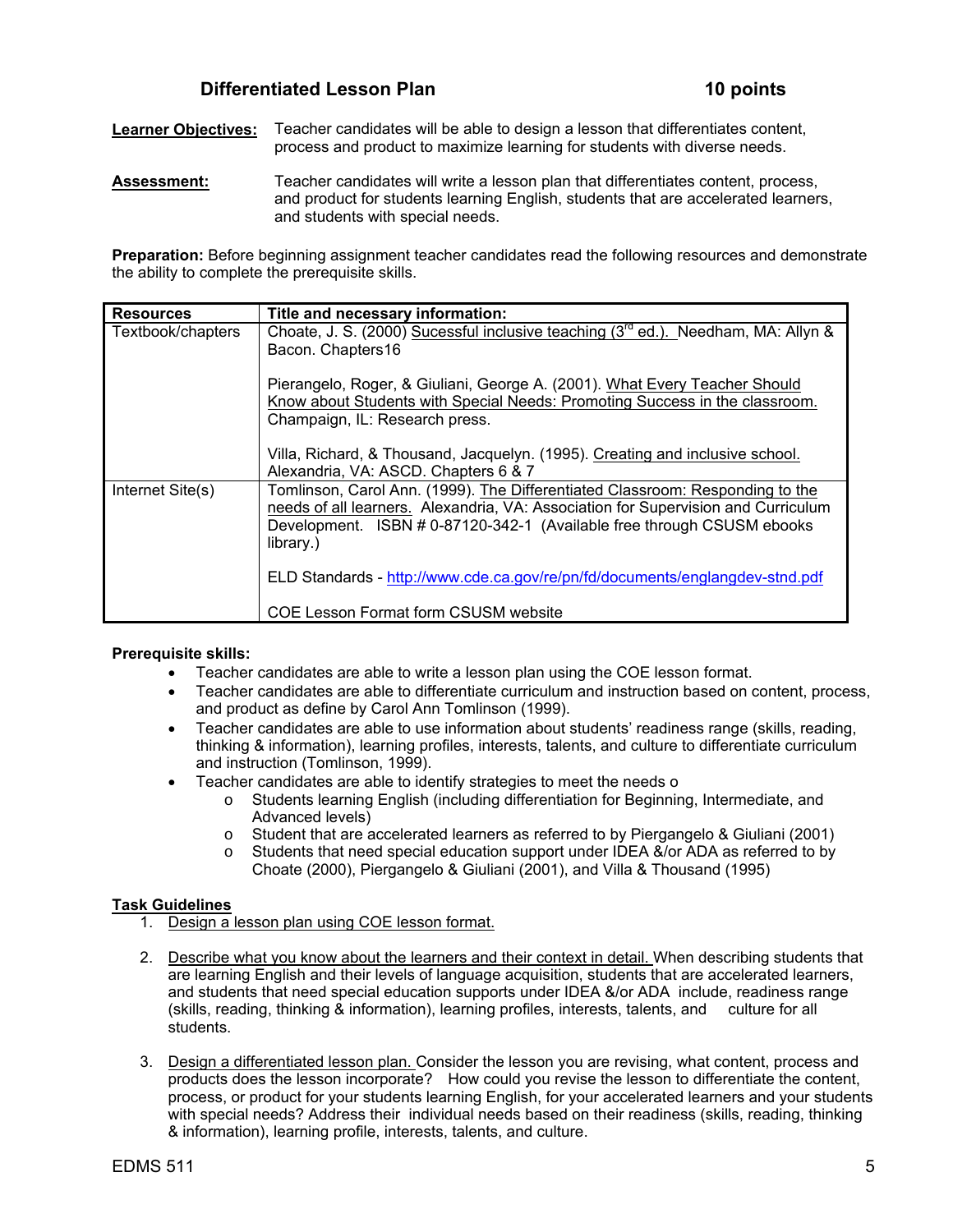4. Plan Implementation. Accommodations need to be provided with dignity. All students need to feel comfortable and supported to maximize learning. What will you do to create an environment so the whole community values differentiation?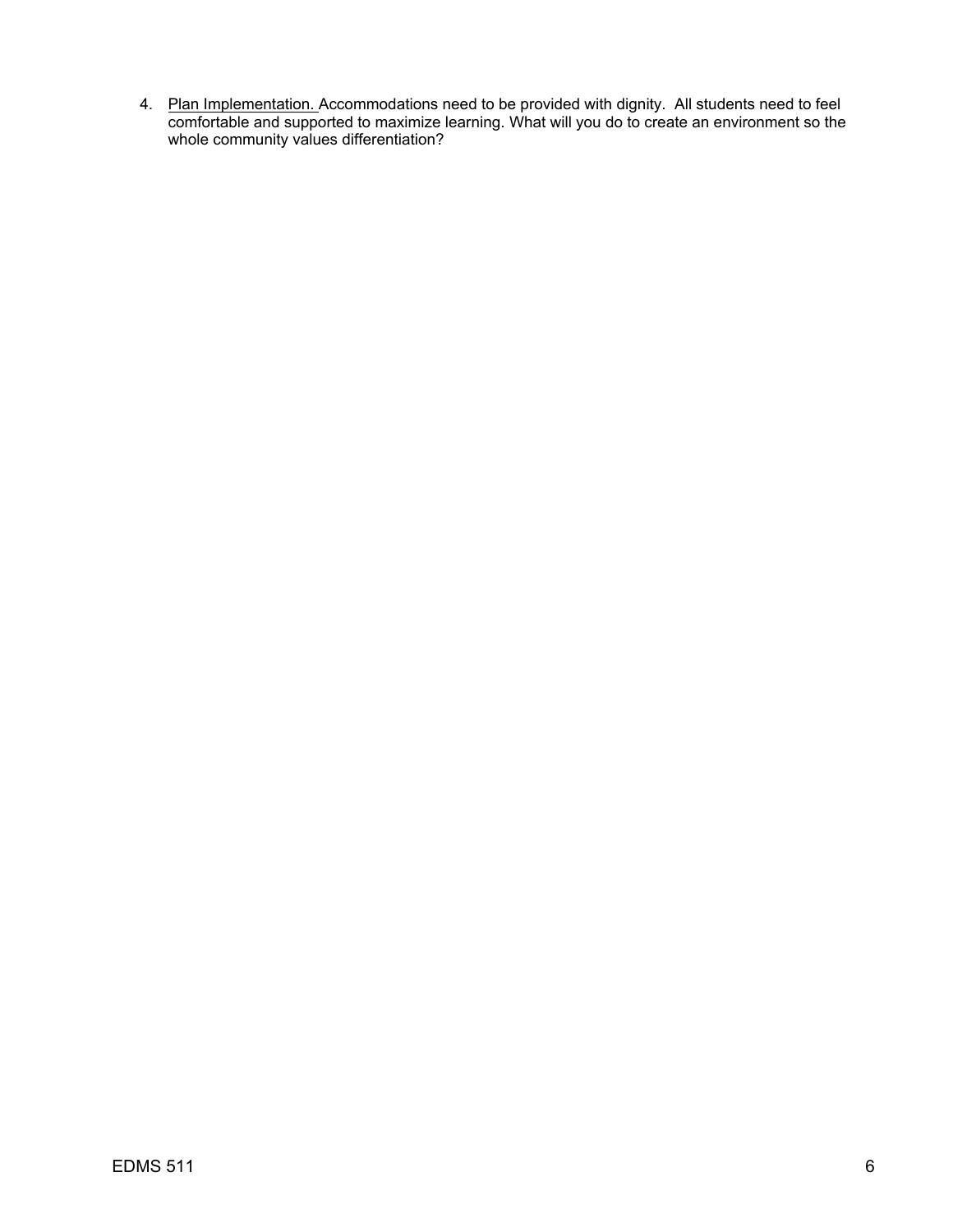# **Differentiated Lesson Plan Graphic Organizer**

| <b>Students with Special Needs</b>                |                                                 |
|---------------------------------------------------|-------------------------------------------------|
| Differentiation Strategy: What will teacher do to | Assessment: What will the student do to         |
| meet the students needs                           | display learning with specific differentiation. |
|                                                   | How will you assess students learning? What     |
|                                                   | criteria will you use?                          |
| <b>Content Differentiation</b>                    |                                                 |
|                                                   |                                                 |
|                                                   |                                                 |
|                                                   |                                                 |
| <b>Process Differentiation</b>                    |                                                 |
|                                                   |                                                 |
|                                                   |                                                 |
|                                                   |                                                 |
| <b>Product Differentiation</b>                    |                                                 |
|                                                   |                                                 |
|                                                   |                                                 |
|                                                   |                                                 |

# **Students that are Accelerated Learners**

| Differentiation Strategy: What will teacher do to<br>meet the students needs | Assessment: What will the student do to<br>display learning with specific differentiation.<br>How will you assess students learning? What<br>criteria will you use? |
|------------------------------------------------------------------------------|---------------------------------------------------------------------------------------------------------------------------------------------------------------------|
| <b>Content Differentiation</b>                                               |                                                                                                                                                                     |
| <b>Process Differentiation</b>                                               |                                                                                                                                                                     |
| <b>Product Differentiation</b>                                               |                                                                                                                                                                     |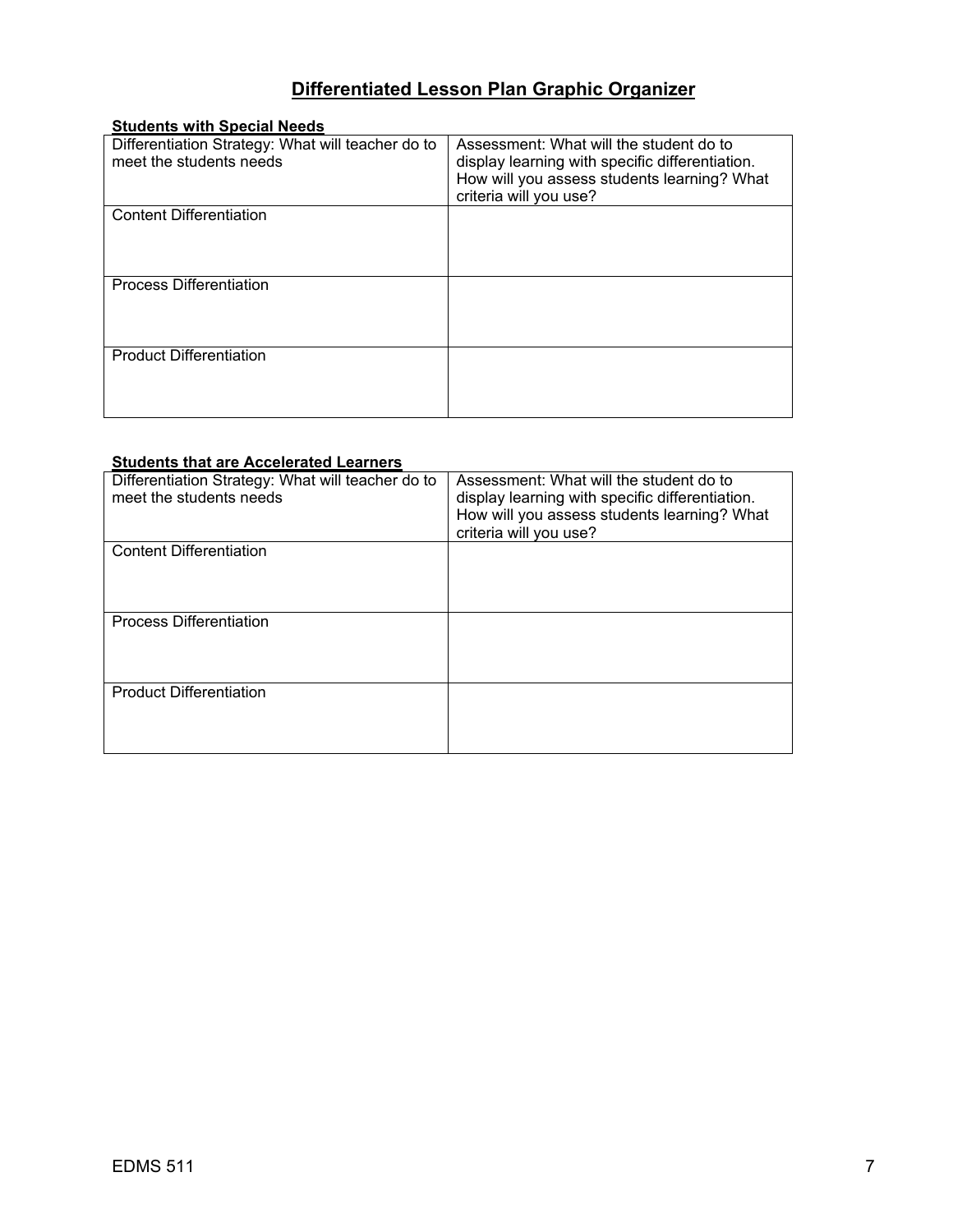# **Students Learning English - Beginning Level**

| Differentiation Strategy: What will teacher do to<br>meet the students needs | Assessment: What will the student do to<br>display learning with specific differentiation.<br>How will you assess students learning? What<br>criteria will you use? |
|------------------------------------------------------------------------------|---------------------------------------------------------------------------------------------------------------------------------------------------------------------|
| <b>Content Differentiation</b>                                               |                                                                                                                                                                     |
| <b>Process Differentiation</b>                                               |                                                                                                                                                                     |
| <b>Product Differentiation</b>                                               |                                                                                                                                                                     |

# **Students Learning English – Intermediate Level**

| Differentiation Strategy: What will teacher do to<br>meet the students needs | Assessment: What will the student do to<br>display learning with specific differentiation.<br>How will you assess students learning? What<br>criteria will you use? |
|------------------------------------------------------------------------------|---------------------------------------------------------------------------------------------------------------------------------------------------------------------|
| <b>Content Differentiation</b>                                               |                                                                                                                                                                     |
| <b>Process Differentiation</b>                                               |                                                                                                                                                                     |
| <b>Product Differentiation</b>                                               |                                                                                                                                                                     |

# **Students Learning English – Advanced Level**

| Differentiation Strategy: What will the teacher<br>do to meet the students' needs? | Assessment: What will the student do to<br>display learning with specific differentiation.<br>How will you assess students learning? What<br>criteria will you use? |
|------------------------------------------------------------------------------------|---------------------------------------------------------------------------------------------------------------------------------------------------------------------|
| <b>Content Differentiation</b>                                                     |                                                                                                                                                                     |
| <b>Process Differentiation</b>                                                     |                                                                                                                                                                     |
| <b>Product Differentiation</b>                                                     |                                                                                                                                                                     |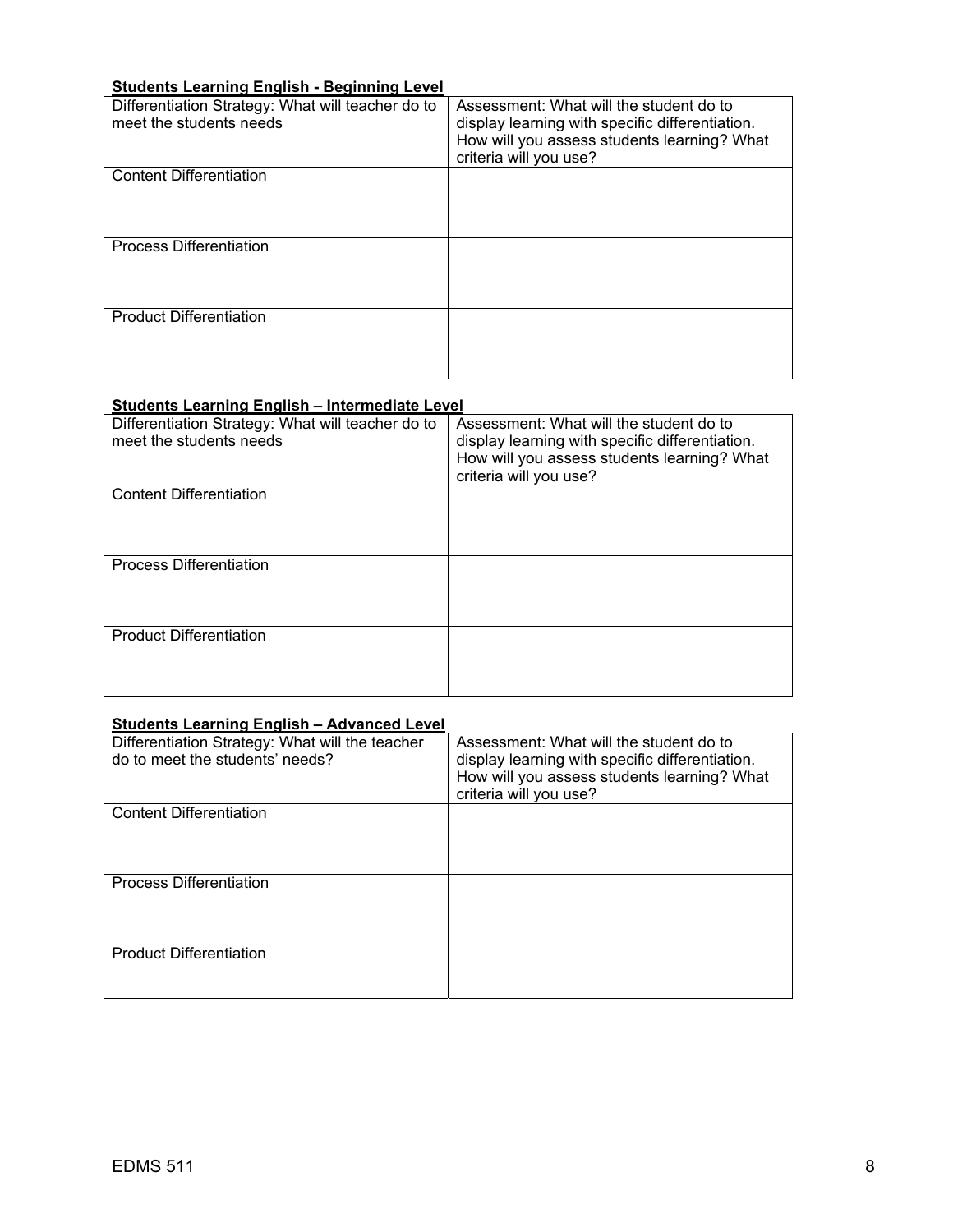# **Differentiated Lesson Plan Rubric**

| Elements                                                                                                                                   | Beginning to<br>Meet<br>Expectations<br>1 point                                                                                                                                         | Approaching<br>Expectations<br>1.5 points                                                                                                                                              | <b>Meets Expectations</b><br>2 points                                                                                                                                       | Total<br>Points |
|--------------------------------------------------------------------------------------------------------------------------------------------|-----------------------------------------------------------------------------------------------------------------------------------------------------------------------------------------|----------------------------------------------------------------------------------------------------------------------------------------------------------------------------------------|-----------------------------------------------------------------------------------------------------------------------------------------------------------------------------|-----------------|
| <b>Facts About Learners</b>                                                                                                                | <b>Identify number</b><br>of students that<br>are learning<br>English, students<br>that are<br>accelerated, and<br>students with<br>special ed. labels<br>under IDEA &/or<br><b>ADA</b> | & describe each<br>students'<br>readiness range<br>(skills, reading,<br>thinking &<br>information),<br>learning profiles,<br>interests, talents,<br>and culture                        | & identify the<br>students<br>educational<br>implications based<br>on their label and<br>their readiness<br>range, learning<br>profiles, interests,<br>talents, and culture |                 |
| <b>Content Differentiation:</b><br>modifications for<br>curriculum, materials &<br>goals                                                   | 1-2 modifications<br>for 1-50% of<br>students                                                                                                                                           | 3-4 modifications<br>for 51-74% of<br>students                                                                                                                                         | 5 or more<br>modifications for<br>75-100% of<br>students                                                                                                                    |                 |
| Process Differentiation:<br>modifications for<br>teaching/learning<br>process (include<br>environment and<br>management<br>considerations) | 1-2 modifications<br>for 1-50% of<br>students                                                                                                                                           | 3-4 modifications<br>for 51-74% of<br>students                                                                                                                                         | 5 or more<br>modifications for<br>75-100% of<br>students                                                                                                                    |                 |
| <b>Product Differentiation:</b><br>modifications for<br>assessment                                                                         | 1-2 modifications<br>for 1-50% of<br>students                                                                                                                                           | 3-4 modifications<br>for 51-74% of<br>students                                                                                                                                         | 5 or more<br>modifications for<br>75-100% of<br>students                                                                                                                    |                 |
| Differentiation<br>Implementation                                                                                                          | <b>Differentiations</b><br>provided for<br>some students,<br>but not all                                                                                                                | Differentiation is<br>used in a way<br>that highlights<br>students'<br>differences and<br>does not support<br>students to feel<br>important and<br>valuable<br>members of<br>community | Differentiation<br>strategies are<br>seamless and in<br>place for all<br>students, so that<br>students feel<br>important and<br>valuable members<br>of the community        |                 |
| <b>Total Points</b>                                                                                                                        |                                                                                                                                                                                         |                                                                                                                                                                                        |                                                                                                                                                                             | /10             |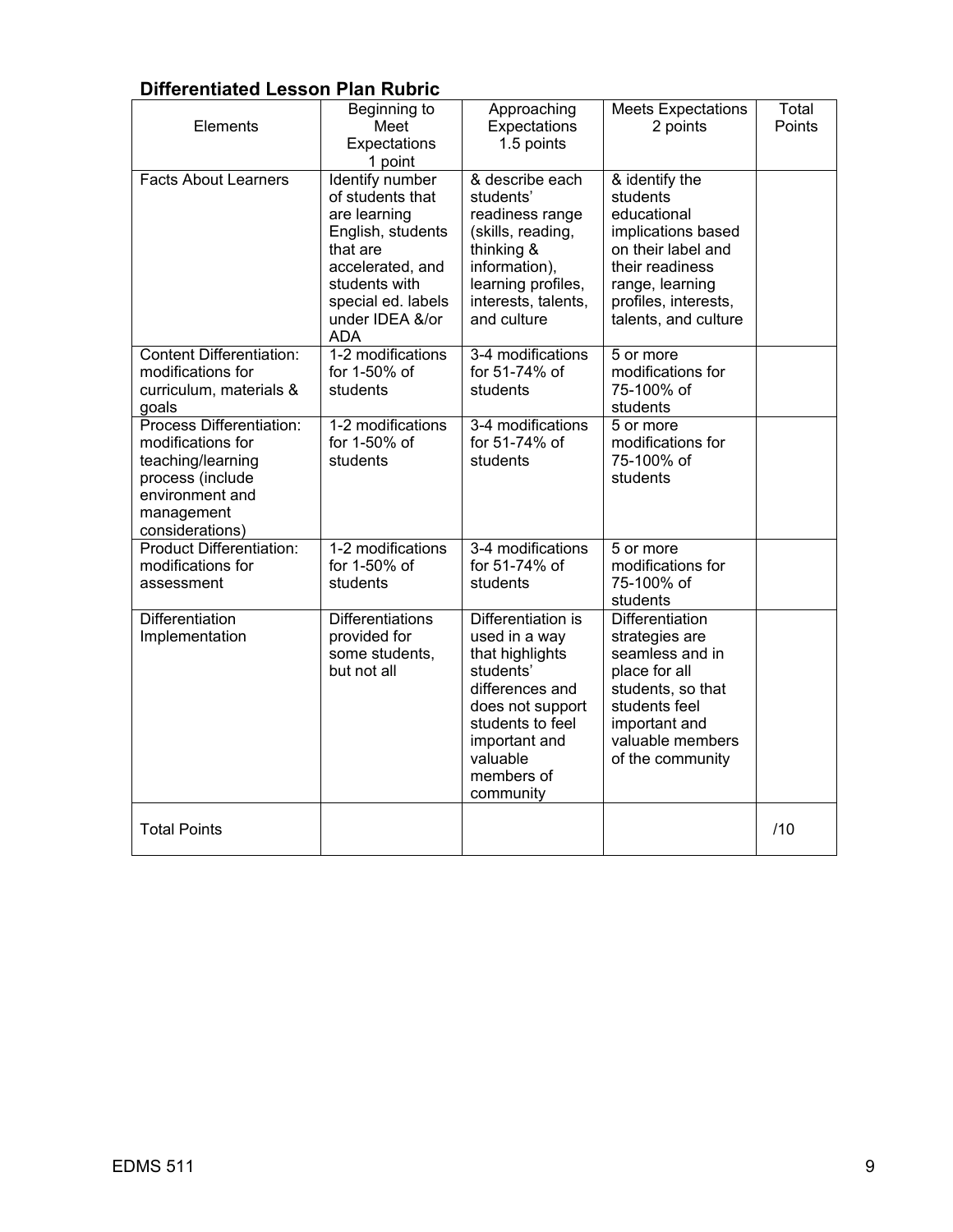# **Universal Backwards Lesson Design**

|                                | WHAT?                                                                                                                                                                                                                                                                                                                                                                                                                                                                                                                                                                                                                                                                                        |
|--------------------------------|----------------------------------------------------------------------------------------------------------------------------------------------------------------------------------------------------------------------------------------------------------------------------------------------------------------------------------------------------------------------------------------------------------------------------------------------------------------------------------------------------------------------------------------------------------------------------------------------------------------------------------------------------------------------------------------------|
| <b>BEFORE</b><br><b>LESSON</b> | Facts about the learner<br>Content/Context<br>Product/Assessment<br>Management/Discipline considerations                                                                                                                                                                                                                                                                                                                                                                                                                                                                                                                                                                                     |
|                                | I<br>N<br>T<br>Anticipatory set<br>$\overline{O}$                                                                                                                                                                                                                                                                                                                                                                                                                                                                                                                                                                                                                                            |
| <b>DURING</b><br><b>LESSON</b> | Teacher Input<br>Direct Instruction<br>$\circ$<br>Modeling<br>O<br>Exemplars/Non-Exemplars<br>Demonstration<br>T<br>H<br><b>Guided Practice/Progress Modeling</b><br>R<br>Scaffolds and Supports<br>$\circ$<br>O<br>Monitor and Adjust, if needed<br>O<br>U<br>Check for understanding<br>$\circ$<br>G<br>H<br><b>Independent Practice/Formative Assessment</b><br>Benchmark Criteria for Assessment<br>$\Omega$<br>Closure/Summative Assessment<br>Students summarize learning<br>$\circ$<br>Check that objectives were met<br>O<br>Transfer<br>B<br><b>Extension Activities</b><br>E<br>$\Omega$<br>Y<br>Research Projects<br>Home Fun<br>O<br>п<br><b>Enrichment Activities</b><br>N<br>D |
| <b>AFTER</b><br><b>LESSON</b>  | Reflection<br>Successes to repeat<br>O<br>Revisions to make<br>O                                                                                                                                                                                                                                                                                                                                                                                                                                                                                                                                                                                                                             |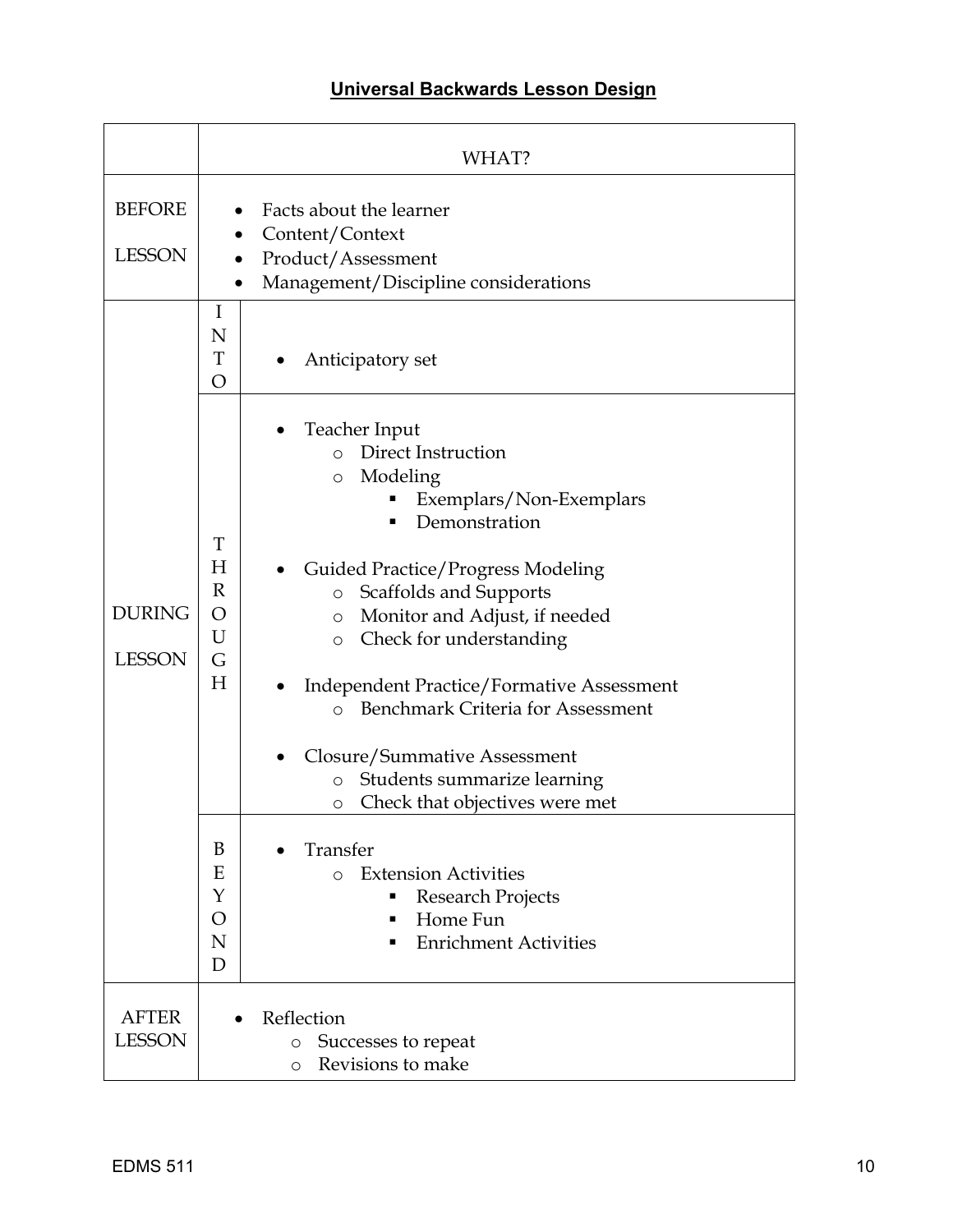# **I. CONSIDERATIONS BEFORE THE LESSON**

# **Facts about the Learners**

Who are my students and how do they learn? What forms of communication do my students use?

# **Content/Context**

Content area(s) or discipline(s) Grade level(s) Content standards addressed Lesson's Objectives Prior knowledge and skills

# **Product/Assessments**

In what varied authentic ways will students demonstrate accomplishment of the objectives? What criteria will you use to judge students' success for each objective?

# **Management/Discipline Considerations**

What materials and resources are needed? How will you incorporate technology? How will you handle the room arrangement? How will you handle student grouping? How will you handle student transitions and misbehavior?

# **II. OPENING THE LESSON/** *INTO*

Anticipatory Set - How will you motivate and focus students?

# **III. PROCESS/STEPS OF INTRUCTION/** *THROUGH*

# **A. Teacher Input**

- 1. How will you describe and model skills?
- 2. How will you provide examples and non-examples?
- 3. How will teach to the objective(s)?
- 4. How will you actively involve all students?
- 5. What will the teacher do?
- 6. What will the student do?

# **B. Guided Practice**

- 1. How will students practice alone?
- 2. How will you check for understanding?
- 3. What will your interventions consist of if the objectives are not being met?

# **C. Independent Practice/Formative Assessment**

What benchmark criteria will you look for to assess if students are meeting the objectives?

# **D. Closure/Summative Assessment**

 How will you have students summarize their learning? How will you assess students have met the objectives?

# **IV. AFTER THE LESSON/***BEYOND*

# **A. Transfer**

How will your structure opportunities for students to continue practice and transfer learning?

# **B. Reflection**

- 1. What went well in the lesson and was it relevant and worthwhile?
- 1. What evidence do you have that the lesson went well?
- 2. What changes will you make to enhance learning?
- 3. What benefits do these changes have for the students and your effectiveness as a teacher?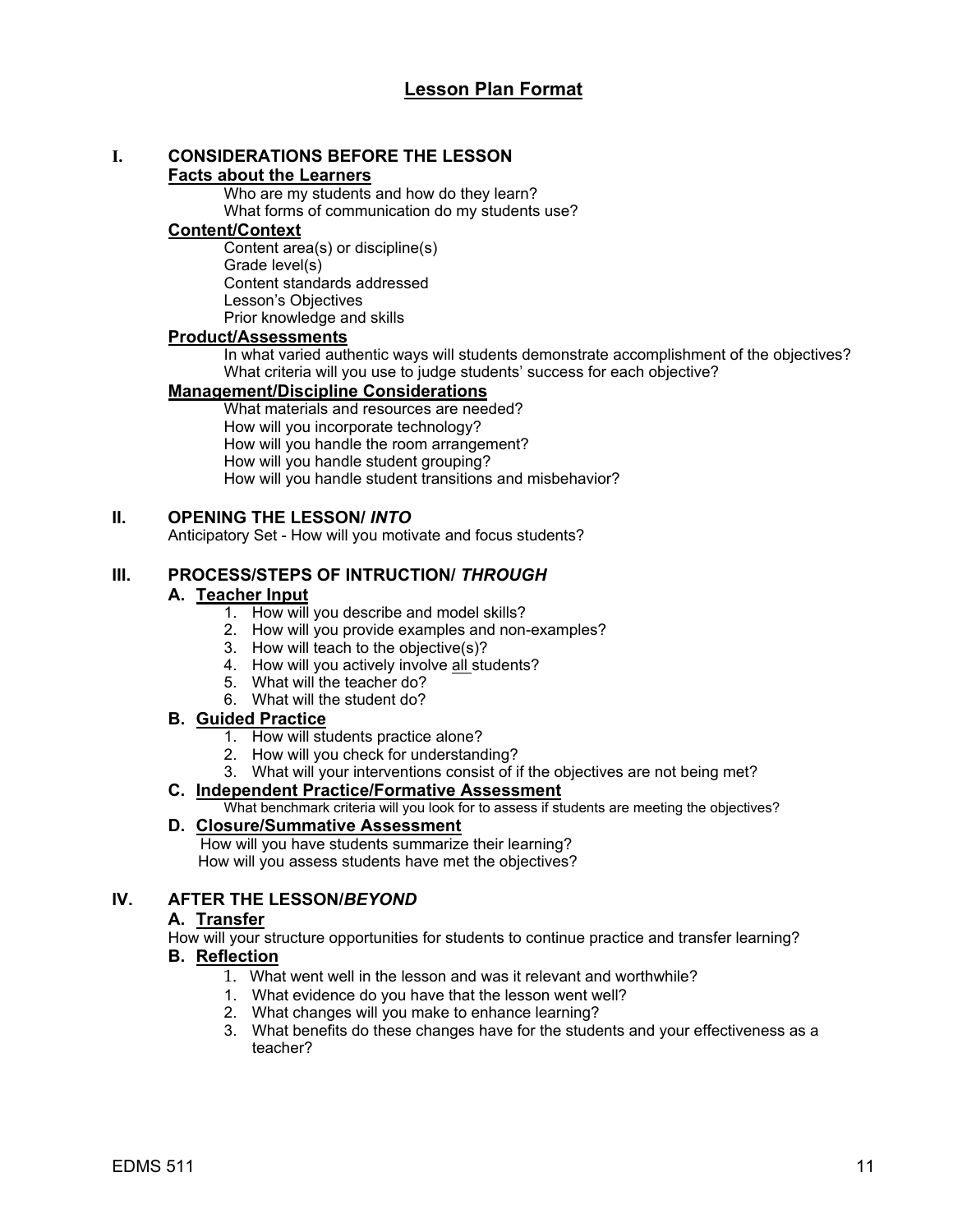**Learner Objectives:** Knowledge and skill in conducting and participating in the Student Study Team general education pre-referral process

**Assessment:** Teacher candidates apply their knowledge of the SST processes for avoiding special education referral by participating in a simulation of an SST meeting regarding a child with a selected classroom challenge.

> Teacher candidates create an annotated bibliography of articles and Web sites that provide information about the student's challenge and strategies for supporting the student to be successful in the class

| Resource(s):                   | Title and necessary information:                                                                                                                                                                                                                                                                             |
|--------------------------------|--------------------------------------------------------------------------------------------------------------------------------------------------------------------------------------------------------------------------------------------------------------------------------------------------------------|
| Textbook/pages                 | Choate, J.S. (2000) Successful inclusive teaching: Proven ways to detect and<br>correct special needs (3 <sup>rd</sup> ed.) Boston: Allyn & Bacon. (ISBN 0-205-30621-7)<br>Chapter 1 & 16                                                                                                                    |
| Supplemental Print<br>Material | SST Lecturette by Jacqueline Thousand, Professor, CSUSM, College of Education                                                                                                                                                                                                                                |
| Video/segment                  | Video Segment # 1 "Promoting Success for All Students" The Inclusion Series<br>(1998) Weland Prods/KCET and Allyn & Bacon. (ISBN 0-205-29111-2)<br>Video Segment # 3 "Working Together - The Collaborative Process" The Inclusion<br>Series (1998) Weland Prods/KCET and Allyn & Bacon. (ISBN 0-205-29111-2) |

# **TASK AND GUIDELINES**

#### **Context**

The Student Study Team (SST) process is a general education function and general education teacher responsibility. It is a state-mandated prevention and intervention process and structure that must exist at every California school. The SST process is designed to address students' learning needs PRIOR to even thinking about referral for special education assessment. Some disabilities are more obvious and present themselves prior to school entry. Other high incident disabilities such as learning disabilities (e.g., language, mathematics, written expression) often develop in response to academic demands. Further, there are a great many children without disabilities who struggle in school because English is not their first language or because the instructional approaches used by their teachers do not match their learning styles (i.e., preferred areas of Multiple Intelligences). Most students respond positively when their classroom teachers seeks ideas and support from professional peers through the SST process.

# **Objectives**

The objectives of having you participate in a mock SST meeting are to give you the opportunity to:

- demonstrate effective use of the SST model
- demonstrate the various roles of the SST members
- examine support options for students based upon their unique individual characteristics
- demonstrate the use of prereferral strategies as the preferred response (over formal special education referral) to resolve problems
- clarify the initial procedures involved in identifying students for special education support

# **Preparation**

- Read the SST Lecturette and Chapter 16 of Choate.
- Visit a Web site that you find
- Watch the video segments #1 and #3 of the Inclusion Series that models the SST process and the elements of effective collaborative teaming.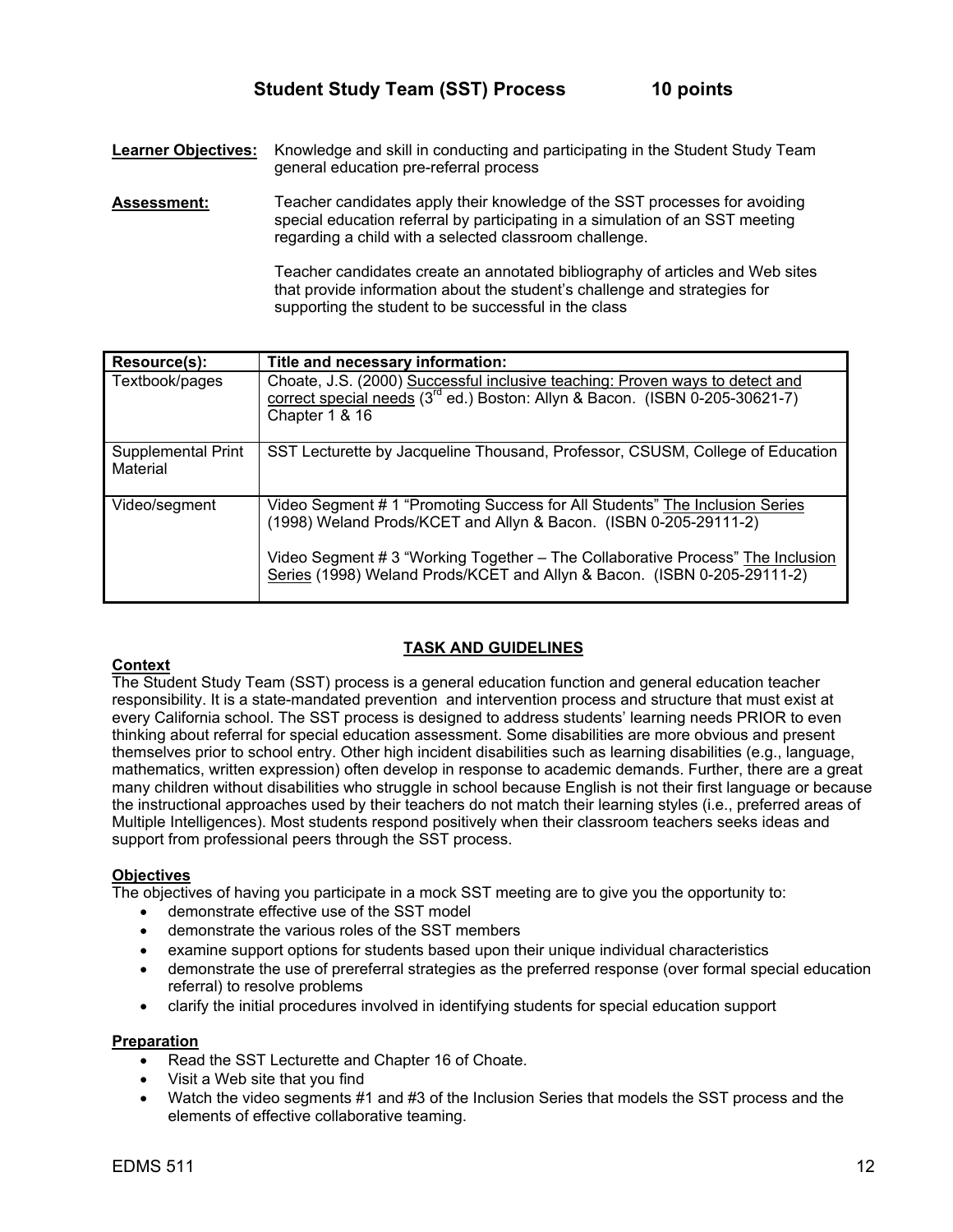#### **Assignment Description**

Each class member will be assigned to an SST team of 5 members. Each member of the group will fulfill one of the following roles and the corresponding assigned tasks. Each member will participate in a SST role play. Each student will write up a reflection on their group experience.

**Roles Tasks**

PREVIOUS TEACHER DATA SHEET/SUMMARY SHEET PARENT THE RESERVE OF STREET AND RESERVE TO DATA SHEET/SUMMARY SHEET CURRENT TEACHER DATA SHEET/SUMMARY SHEET RESOURCE SPECIALIST **EXECUTE:** DATA SHEET/SUMMARY SHEET ADMINISTRATOR DATA SHEET/SUMMARY SHEET

# **The Tasks:**

- Complete a data sheet of observed characteristics of the student's behavior and learning or behavioral challenges, how the child's characteristics affect school performance, and possible strategies for supporting the student.
- Complete the SST Summary Sheet with each column filled out in items that will be covered in the of SST role play
- On your own, find two annotated bibliographies per team member of articles and/or web sites that provide information about the challenging student characteristic and strategies for supporting the student. Each annotation is to include a starting paragraph the briefly summarizes the article. A second paragraph will summarize your reaction (e.g., interesting new information, conflicting perspectives, challenging point) to the article. Use APA format in referencing the article or web site.
- After completing the inclass SST roleplay and discussion, go to your electronic portfolio and write a response to theses prompts:
	- Articulate the rationale for inclusive educational opportunities for all students.
	- What were the strengths and needs of the student you had an SST meeting for?
	- What principles of universal design guided the groups decision for differentiating instruction?
	- What strategies were identified to support the student? Provide examples of natural peer supports (e.g., partner learning, peer tutoring, classroom meetings), collaborative teaching and learning methods, and other appropriate materials and technologies (including assistive technologies) to a) create a caring classroom community in which students value one another's differences, b) develop the social competence of and relationships among class members, and c) meet the educational and social/emotional needs of the student.
	- Describe what your role will be at future SST meetings?
	- How will you prepare for SST meetings?
	- What was useful about this experience?
	- How will this experience inform your teaching?

#### For further reading:

Kluth, P., Villa, R., & Thousand, J. (Dec. 2001/Jan 2002) 'Our school doesn't offer inclusion' and other legal blunders. Educational Leadership, 59 (4), 24 – 27.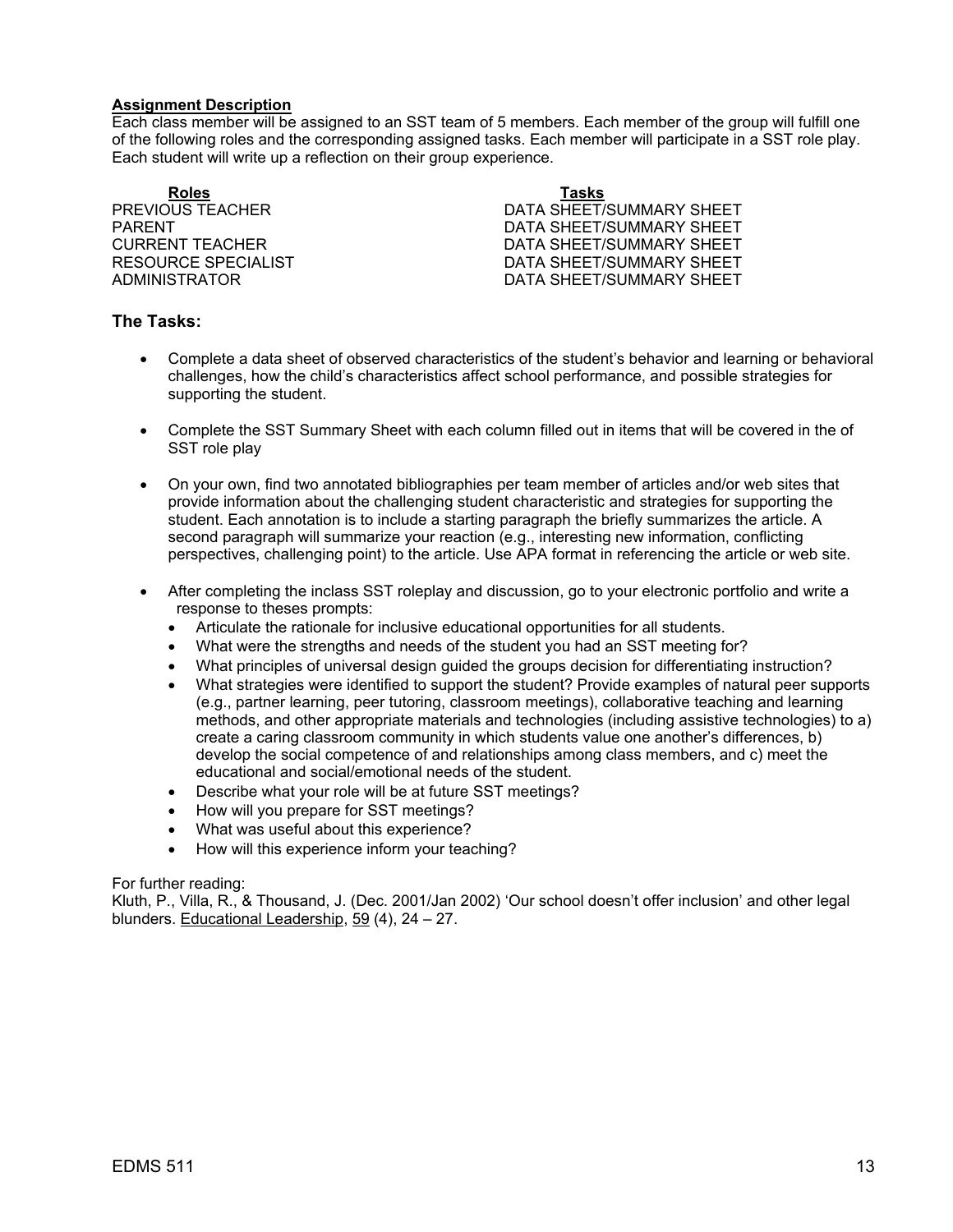# SST Summary Form **Date of Meeting**

| Teacher | School |  |
|---------|--------|--|
| Team    |        |  |
| Student |        |  |

 $\overline{\phantom{a}}$ 

Primary Language\_\_\_\_\_\_\_\_\_\_\_\_\_Grade\_\_\_\_\_ DOB \_\_\_\_\_Parents \_\_\_\_\_\_\_\_\_\_\_\_\_\_\_\_\_\_\_\_\_\_ M\_\_\_\_\_ F

| <b>STRENGTHS</b> | <b>CONCERNS</b> | <b>KNOWN</b><br><b>INFORMATION</b> | <b>KNOWN</b><br><b>MODIFICATION</b><br>$S (+/-)$ | <b>QUESTIONS</b> | <b>STRAT</b><br>EGIES/<br><b>BRAIN</b><br><b>STORM</b> | <b>ACTIONS</b> | WHO/<br>WHEN         |
|------------------|-----------------|------------------------------------|--------------------------------------------------|------------------|--------------------------------------------------------|----------------|----------------------|
|                  |                 |                                    |                                                  |                  |                                                        |                |                      |
|                  |                 |                                    |                                                  |                  |                                                        |                |                      |
|                  |                 |                                    |                                                  |                  |                                                        |                |                      |
|                  |                 |                                    |                                                  |                  |                                                        |                |                      |
|                  |                 |                                    |                                                  |                  |                                                        |                |                      |
|                  |                 |                                    |                                                  |                  |                                                        |                |                      |
|                  |                 |                                    |                                                  |                  |                                                        |                | Follow<br>Up<br>Date |
|                  |                 |                                    |                                                  |                  |                                                        |                |                      |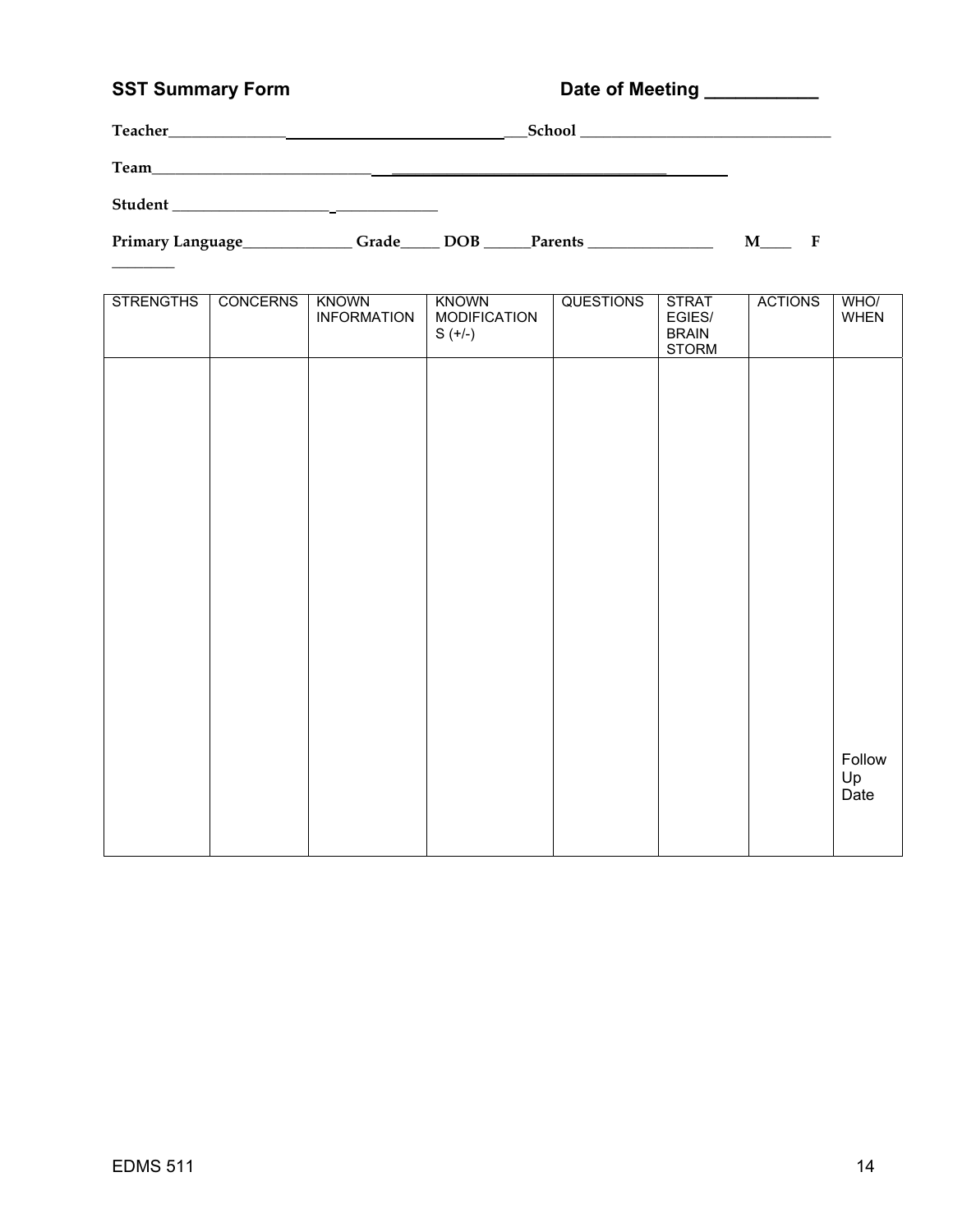# **Student Study Team (SST) Simulation Rubric for In class Activity**

(This will not be graded, but it can be a great tool to initiate class discussion of the success of the SST meeting.)

|                                                                                                                                 | <b>Developing</b>                                                                                  | <b>Meets Expectations</b>                                                                                                                          | <b>Exceeds Expectations</b>                                                                                                                                                                        |              |
|---------------------------------------------------------------------------------------------------------------------------------|----------------------------------------------------------------------------------------------------|----------------------------------------------------------------------------------------------------------------------------------------------------|----------------------------------------------------------------------------------------------------------------------------------------------------------------------------------------------------|--------------|
| <b>Element</b>                                                                                                                  |                                                                                                    |                                                                                                                                                    |                                                                                                                                                                                                    | <b>Total</b> |
| <b>Know School Families</b><br>(Student Data Sheet,<br><b>Intervention Plan and</b><br><b>Meeting Interactions)</b>             | No indication<br>that the<br>school took<br>the time to<br>know the<br>family and<br>their needs.  | Some of the needs of<br>the family were<br>understood, i.e. family<br>members, language,<br>literacy, family<br>dynamics.                          | There is a description of the<br>family (in Data Sheet) and the<br>family's needs are taken into<br>consideration in planning the<br>student's intervention plan.                                  |              |
| <b>Knows Student</b><br>(As Indicated on Student<br><b>Data Sheet, Intervention</b><br><b>Plan and Meeting</b><br>Interactions) | Some of the<br>student's<br>strengths.<br>needs,<br>language,<br>and culture<br>are<br>understood. | The student's<br>strengths, needs,<br>language, and culture<br>are understood and<br>addressed in plan.                                            | The student's strengths,<br>needs, language, and culture<br>are understood so well that the<br>team can incorporate the<br>child's life outside of school<br>into the plan.                        |              |
| Development of<br><b>Interventions</b>                                                                                          | The<br>intervention<br>plan is brief<br>and vague.                                                 | The intervention plan<br>demonstrates an<br>understanding of the<br>student's uniqueness<br>and addresses the<br>student's strengths<br>and needs. | The intervention plan<br>demonstrates an<br>understanding of student's<br>uniqueness and addresses the<br>student's strengths and needs<br>for cognitive, affective and<br>psychomotor objectives. |              |
| Implementation and<br><b>Monitoring Interventions</b>                                                                           | There is no<br>clear plan<br>how<br>interventions<br>will be<br>implemented<br>or monitored.       | There is a clear plan<br>for implementing and<br>monitoring<br>interventions.                                                                      | There is a clear plan for<br>implementing and monitoring<br>interventions. A plan is set to<br>communicate progress of<br>interventions to all school and<br>family members.                       |              |
| <b>Use of Resources</b>                                                                                                         | No resources<br>were<br>mentioned in<br>the<br>intervention<br>plan.                               | School resources were<br>identified in the<br>intervention plan.                                                                                   | School, community, and family<br>resources were considered<br>and identified in the<br>intervention plan.                                                                                          |              |
| <b>Continued</b><br>on next page                                                                                                |                                                                                                    |                                                                                                                                                    |                                                                                                                                                                                                    |              |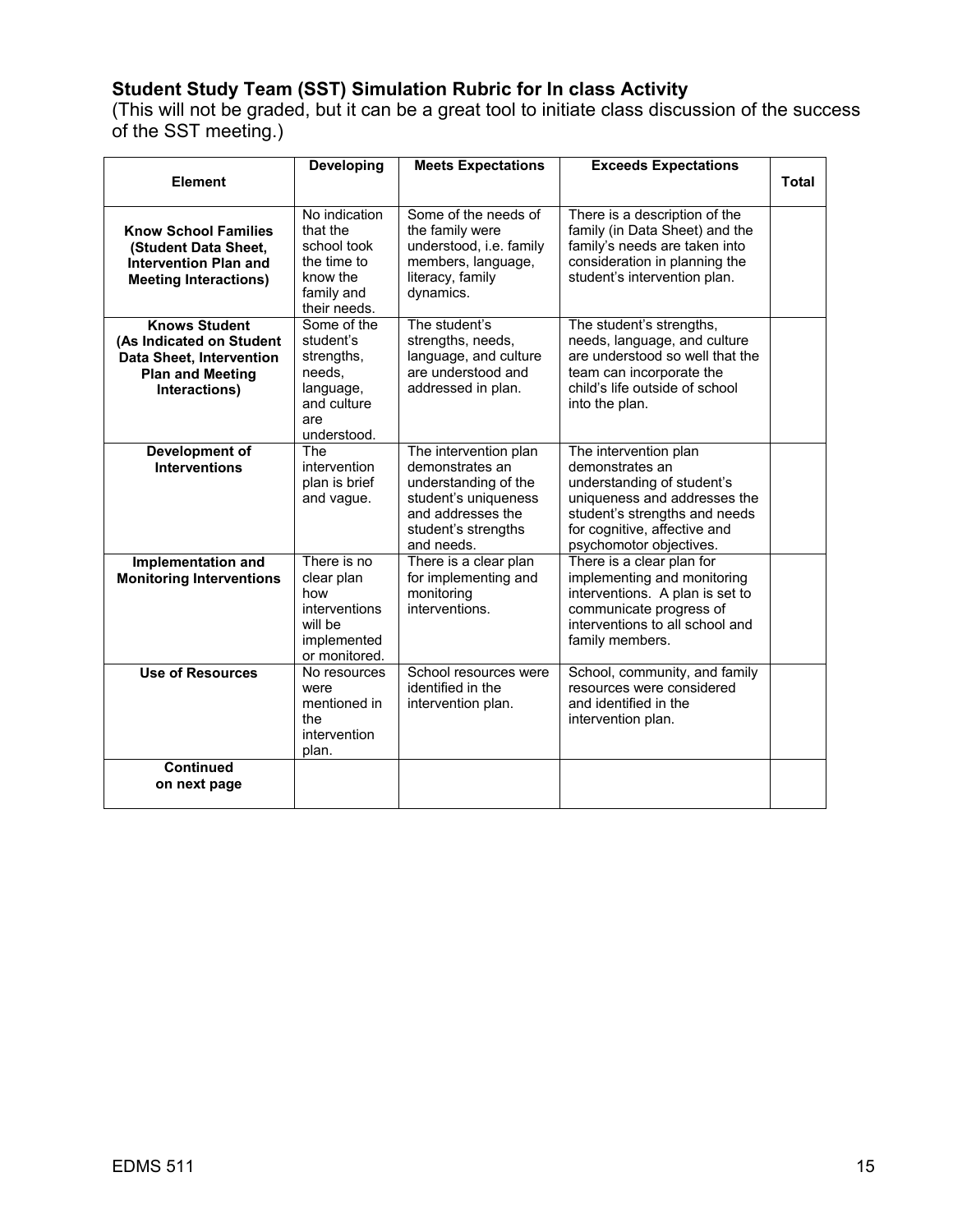|                                                                                                                                                                                                                                                                                           | Developing                                                                                                                                  | <b>Meets Expectations</b>                                                                                                                                                                                                         | <b>Exceeds Expectations</b>                                                                                                                                                                                                                                                |              |
|-------------------------------------------------------------------------------------------------------------------------------------------------------------------------------------------------------------------------------------------------------------------------------------------|---------------------------------------------------------------------------------------------------------------------------------------------|-----------------------------------------------------------------------------------------------------------------------------------------------------------------------------------------------------------------------------------|----------------------------------------------------------------------------------------------------------------------------------------------------------------------------------------------------------------------------------------------------------------------------|--------------|
| <b>Element</b>                                                                                                                                                                                                                                                                            |                                                                                                                                             |                                                                                                                                                                                                                                   |                                                                                                                                                                                                                                                                            | <b>Total</b> |
| <b>Role Representations</b>                                                                                                                                                                                                                                                               | Minimum of 5<br>SST roles<br>were<br>represented.                                                                                           | More than 5 SST<br>roles were<br>represented and<br>modeled the<br>responsibilities of<br>each member.                                                                                                                            | More than 5 SST roles were<br>represented with a detailed<br>description of each member in<br>SST Binder addressing<br>relationship w/ student, unique<br>talents, background, interests,<br>and experiences that make this<br>individual an invaluable member<br>of team. |              |
| <b>Facilitation</b>                                                                                                                                                                                                                                                                       | Facilitator<br>keeps team<br>focused on<br>student's<br>needs and<br>developing<br>and<br>intervention<br>plan.                             | & facilitator is<br>accountable for time,<br>encourages input<br>from all members,<br>and diffuses<br>emotionally charged<br>statements, making<br>corrections non-<br>defensively.                                               | & facilitator goes above and<br>beyond to help team find<br>win/win solutions.                                                                                                                                                                                             |              |
| <b>Recording</b>                                                                                                                                                                                                                                                                          | The recorder<br>listens<br>carefully for<br>key words<br>and ideas.<br>organizes and<br>records input<br>into<br>appropriate<br>categories. | & a visual aid is<br>created for<br>participants to see<br>key issues for student<br>and the proposed<br>interventions. A seat<br>recorder transfers the<br>visual model to<br>regular- sized paper<br>as a record of<br>meeting. | & the seat recorder clarifies<br>information documented on<br>regular-sized paper and how it<br>represents the visual aid and<br>what was discussed at the<br>meeting.                                                                                                     |              |
| <b>Follow SST Steps</b><br>(Student Summary Sheet<br>& Meeting Interactions)<br>1. Pre-SST intervention<br>2. SST referral<br>3. Family invited & meeting<br>arranged<br>4. Team meets and follow<br>up date set<br>5. Interventions<br>implemented and monitored<br>6. Follow up meeting | 75 % of SST<br>Summary<br>Sheet<br>completed &<br>5 or less<br>SST steps<br>implemented.                                                    | 90% of SST<br><b>Summary Sheet</b><br>completed & all 6<br>steps implemented.                                                                                                                                                     | 100% of SST Summary Sheet<br>completed & all 6 steps<br>implemented.                                                                                                                                                                                                       |              |
| <b>SST Binder</b><br>1. SST Summary Sheet<br>2. Student Data Sheet<br>3. Binder<br>4. Cover Sheet<br>5. Annotated bibliographies<br>for each team member                                                                                                                                  | Completes 4<br>or less.                                                                                                                     | Completes all 5.                                                                                                                                                                                                                  | Completes all 5 with detail &<br>professionalism.                                                                                                                                                                                                                          |              |
| <b>Total</b>                                                                                                                                                                                                                                                                              |                                                                                                                                             |                                                                                                                                                                                                                                   |                                                                                                                                                                                                                                                                            | 5            |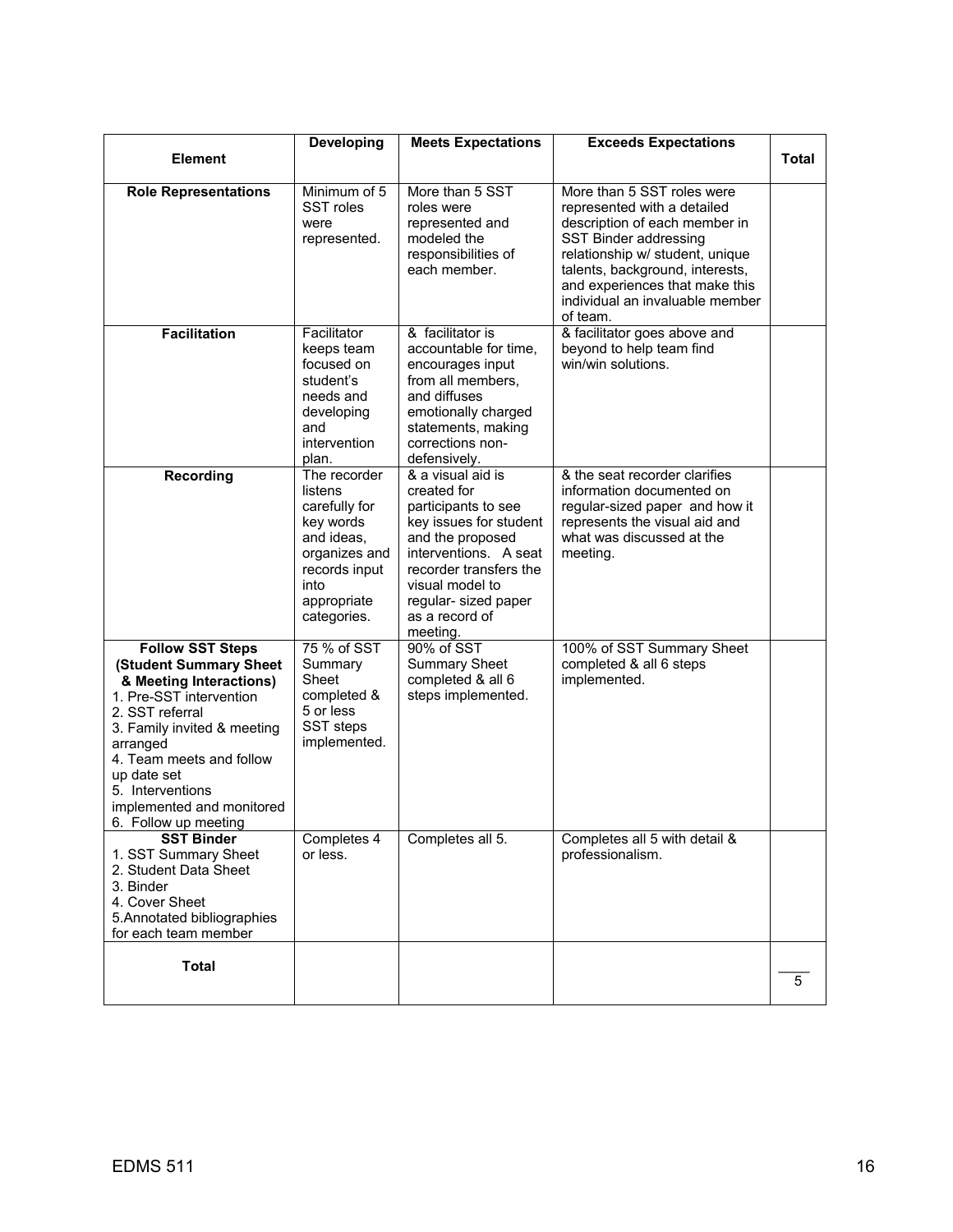# **SST Reflection Rubric for Taskstream**

| Element                                                       | Beginning to Meet<br><b>Expectations</b><br>0.5 points                                       | Approaching<br>Expectations<br>1.5 points                                                                                                                                | <b>Meets</b><br>Expectations<br>2 points                                                                                                                                                                | Total |
|---------------------------------------------------------------|----------------------------------------------------------------------------------------------|--------------------------------------------------------------------------------------------------------------------------------------------------------------------------|---------------------------------------------------------------------------------------------------------------------------------------------------------------------------------------------------------|-------|
| Content<br><b>Strategies</b>                                  | A minimum of 1<br>content strategy<br>was described to<br>support student                    | A minimum of 1<br>content specific<br>strategy was<br>described to<br>support the<br>learner taking into<br>consideration the<br>students strengths<br>and areas of need | A minimum of 2<br>content specific<br>strategies were<br>identified with<br>consideration of<br>the students<br>strengths, needs,<br>readiness range,<br>learning profile,<br>talents and<br>interests. |       |
| Process<br><b>Strategies</b>                                  | A minimum of 1<br>process strategy<br>was described to<br>support student                    | A minimum of 1<br>process specific<br>strategy was<br>described to<br>support the<br>learner taking into<br>consideration the<br>students strengths<br>and areas of need | A minimum of 2<br>process specific<br>strategies were<br>identified with<br>consideration of<br>the students<br>strengths, needs,<br>readiness range,<br>learning profile,<br>talents and<br>interests. |       |
| Product<br><b>Strategies</b>                                  | A minimum of 1<br>product strategy<br>was described to<br>support student                    | A minimum of 1<br>product specific<br>strategy was<br>described to<br>support the<br>learner taking into<br>consideration the<br>students strengths<br>and areas of need | A minimum of 2<br>product specific<br>strategies were<br>identified with<br>consideration of<br>the students<br>strengths, needs,<br>readiness range,<br>learning profile,<br>talents and<br>interests. |       |
| Your Role at SST<br>Meetings                                  | Generally<br>describe what you<br>will do at the SST<br>meeting                              | Generally<br>describe what you<br>will do to prepare<br>for the meeting<br>and do at the<br>meeting.                                                                     | Describe in detail<br>what you will do to<br>prepare for the<br>meeting, what you<br>will do at the<br>meeting and what<br>you will do to<br>implement the<br>SST plan.                                 |       |
| How SST<br>Roleplay<br>Experience<br>Informs your<br>Teaching | Describe how this<br>experience has<br>effected the way<br>you think about<br>these meetings | & describe how<br>this experience<br>has effected your<br>expectations of<br><b>SST</b> meetings                                                                         | & describe how<br>your actions will<br>be informed by<br>this experience                                                                                                                                |       |
| Total                                                         |                                                                                              |                                                                                                                                                                          |                                                                                                                                                                                                         | /10   |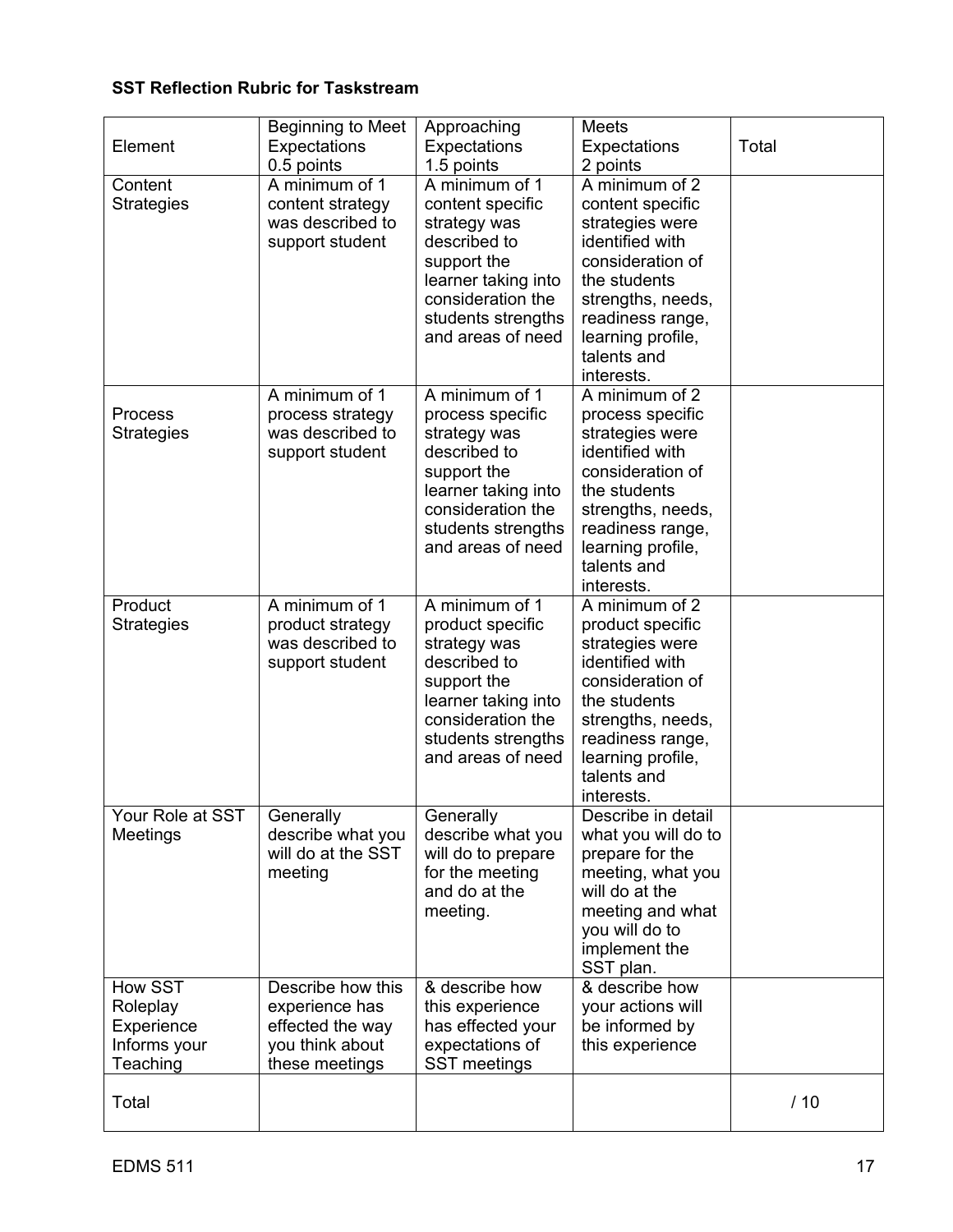# **Observation - Objective Observer 10 points**

**Learner Outcomes:** Teacher candidates will apply their knowledge of professional observation skills, including identification of major characteristics of the learning and social behaviors of typical and atypical students to:

- Teacher candidates are able to differentiate between professional and unprofessional observation skills
- Teacher candidates are able to record what they observe
- Teacher candidates are able to write up their observation notes with recommendations for curriculum and instructional implications

**Assessment:** Teacher candidates will apply their knowledge of professional observation skills and curriculum and instructional strategies

- 2) to observe a student
- 3) take objective notes on the student's behavior, and
- 4) write up a report summarizing the observation and make educational recommendations for the student.

| <b>Resources</b>   | Title and necessary information:                                                                                                                                                                                                                          |
|--------------------|-----------------------------------------------------------------------------------------------------------------------------------------------------------------------------------------------------------------------------------------------------------|
| Textbook/chapters  | Choate, J. S. (2004) Successful inclusive teaching (4 <sup>rd</sup> ed.) Needham, MA: Allyn &<br>Bacon. Chapters 1-3                                                                                                                                      |
| Internet Resources | Tomlinson, Carol Ann. (1999). The Differentiated Classroom: Responding to the<br>needs of all learners. Alexandria, VA: Association for Supervision and Curriculum<br>Development. ISBN # 0-87120-342-1 (Available free through CSUSM ebooks<br>library.) |

# **Task Guidelines**

- 1. Identify a K-12 student to observe.
	- a. DO NOT observe a student in your own class, or a child whom you already know. Being objective is critical to good observation.
	- b. Chose a child that represents a difference, student learning English, student that is an accelerated learner, student that has a special education label under IDEA or ADA, student that is shy…)
- 2. Please observe the student for 30-60 minutes.
- 3. It is NOT REQUIRED to see the student's records. These are confidential and you may not have access. If you are able to read the child's record you may include that in your report.
- 4. Remember to keep all information about your student confidential. Use pseudonyms (false names) for the child, the child's teacher and the school.
- 5. Write Student Data: Part I of Report.
	- (This part of the report is only a documentation of what you see and hear. DO NOT include any opinions.)

# **Background Information**

- Student's Pseudonym
- Your name
- Chronological Age of Student
- Student's Grade
- Pre-school and K-12 school history if available
- Health issues (allergies, diagnosed ADHD, glasses…)
- Family information, whom does the child live with and who else is part of the student's family (divorced parents, raised by grandmother, siblings, foster family…)
- Special service student receives (IEP, SST, ESL, referred for testing)
- Attendance and tardiness concerns

#### **Placement**

• What program is student receiving students from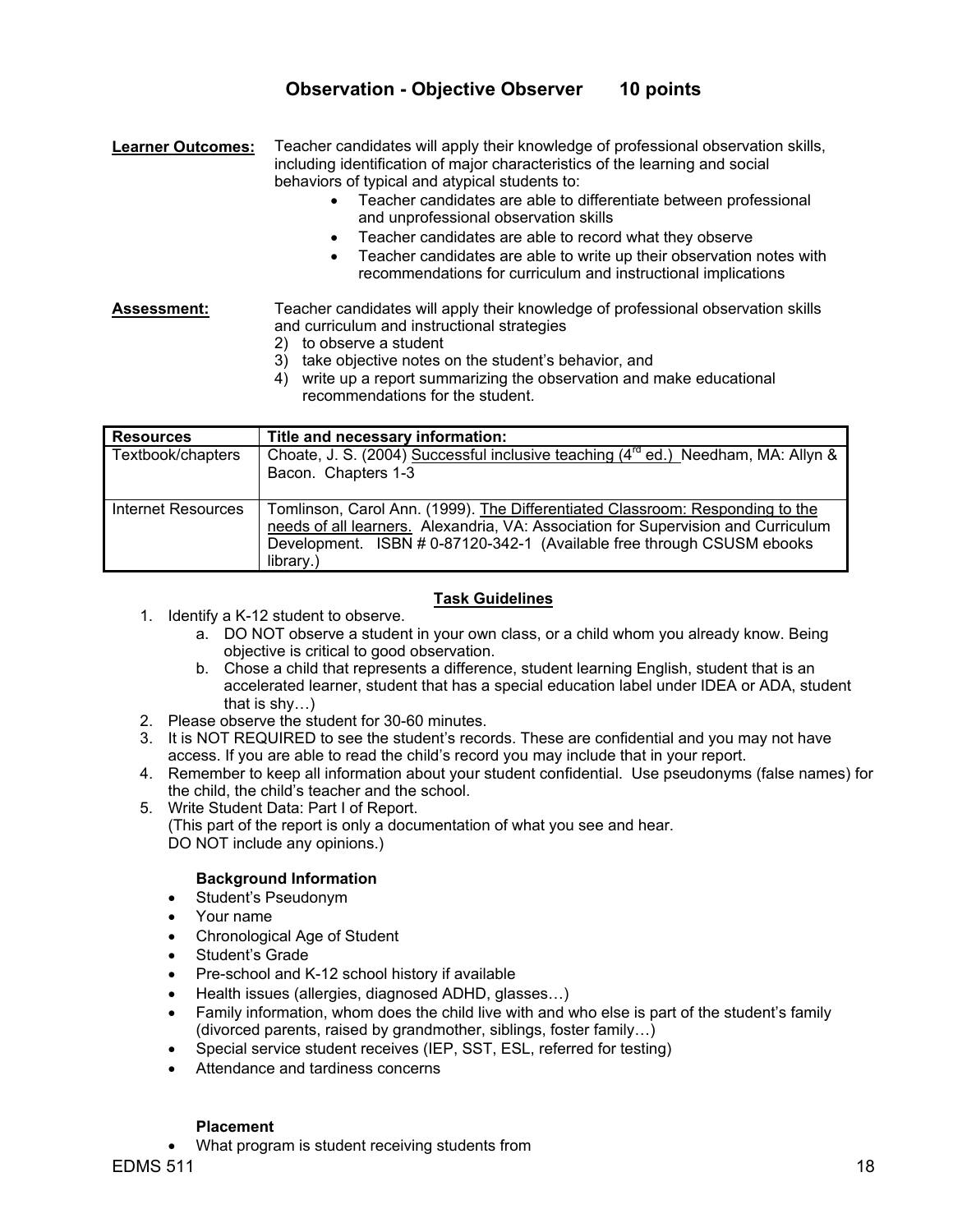- Where is student receiving those services?
- What portion of the day is the student in general education?
- What portion is student in other placements?
- How have the students unique needs and services impacted their success/progress in school?
- Describe the setting in which you observed the student in detail
	- o What does the room look like?
	- o Where is the student in the room?
	- o Who are the educators in the room?
	- o What proximity do the educators have with the student?
	- o What students are near the student you are observing?

#### **Performance**

- Describe how the student's body language
- Describe the student's facial expressions
- Describe the student's actions/activities
- Describe the student's verbal and nonverbal interactions with peers and adults
- What does the student do to show their learning?
- Describe verbal and nonverbal interactions adults have with student
- Describe verbal and nonverbal interactions peers have with student

6. Write Observation Summary & Recommendations: Part II of Report (This is the only place you can share your opinions.)

#### **Summary**

- Describe the students areas of strength
- Describe the students areas of need
- Use data from observation to support your assessment

#### **Recommendations**

- What are your recommendations for content adaptations?
- What are your recommendations for process adaptation?
- What are your recommendations for product adaptations?
- What are your recommendations for behavior management (seating arrangement, contract, management strategies…) to help this student succeed?
- What does the student need to succeed?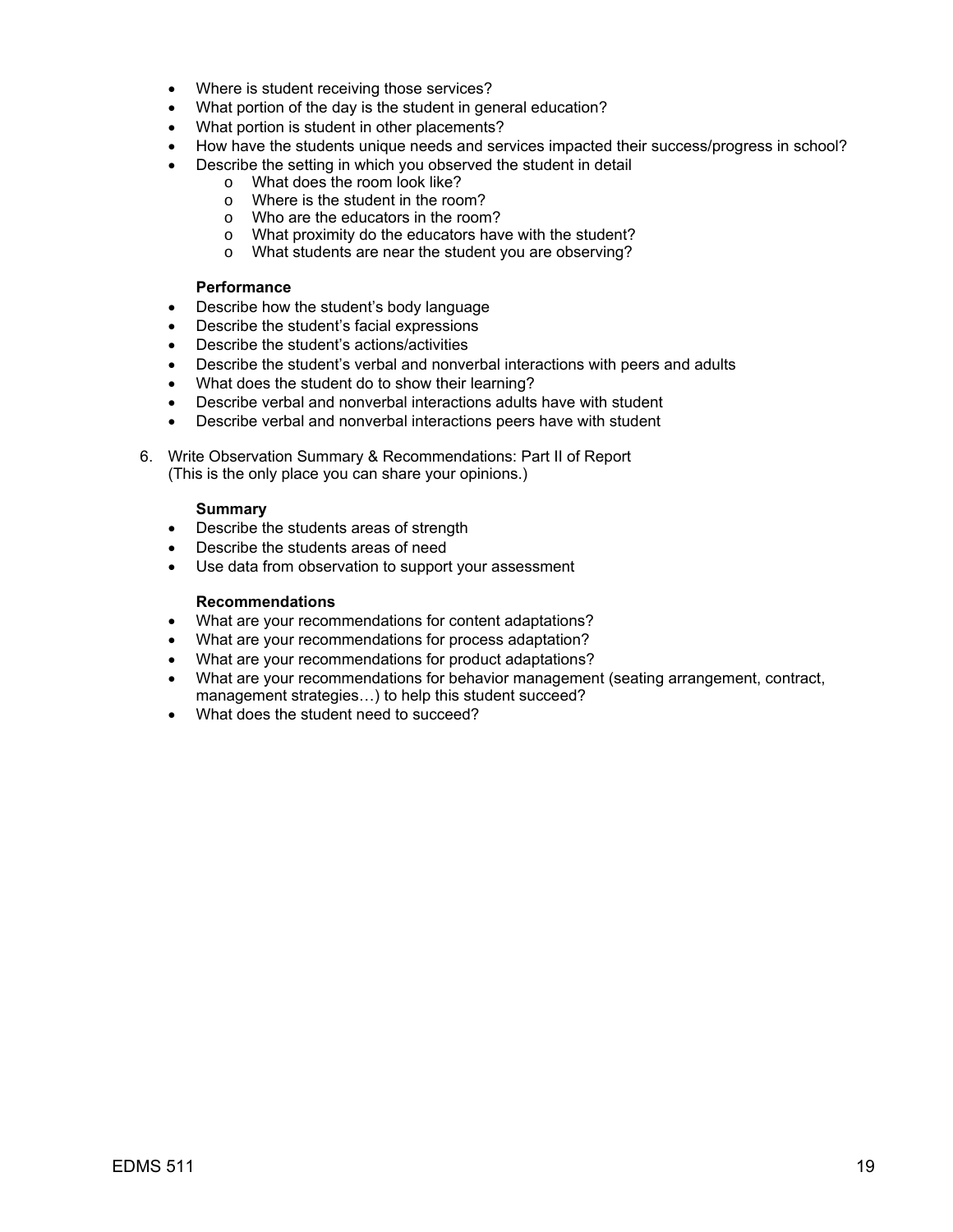# **Student Observation Rubric**

| Elements                          | Beginning to<br>Meet<br>Expectations<br>0.5 points             | Approaching<br>Expectations<br>1 point                            | Meets<br>Expectations<br>2 points                                  | Total<br>Points |
|-----------------------------------|----------------------------------------------------------------|-------------------------------------------------------------------|--------------------------------------------------------------------|-----------------|
| Student Background<br>Information | Less than $100\%$<br>of areas are<br>covered                   | 100% of<br>information<br>covered but not<br>covered in detail    | Cover all areas<br>with rich detail                                |                 |
| <b>Student Placement</b>          | Less than 100%<br>of areas are<br>covered                      | 100% of<br>information<br>covered but not<br>covered in detail    | Cover all areas<br>with rich detail                                |                 |
| <b>Student Performance</b>        | Less than $100\%$<br>of areas are<br>covered                   | $100\%$ of<br>information<br>covered but not<br>covered in detail | Cover all areas<br>with rich detail                                |                 |
| <b>Observation Summary</b>        | Most areas are<br>covered                                      | All areas are<br>covered                                          | All areas are<br>covered and data<br>is used to support<br>summary |                 |
| Educational<br>Recommendations    | General<br>recommendation<br>s are provided for<br>most areas. | General<br>recommendation<br>s are provided for<br>all areas      | Specific<br>recommendation<br>s are provided for<br>all 4 areas.   |                 |
| <b>Total Points</b>               |                                                                |                                                                   |                                                                    | /10             |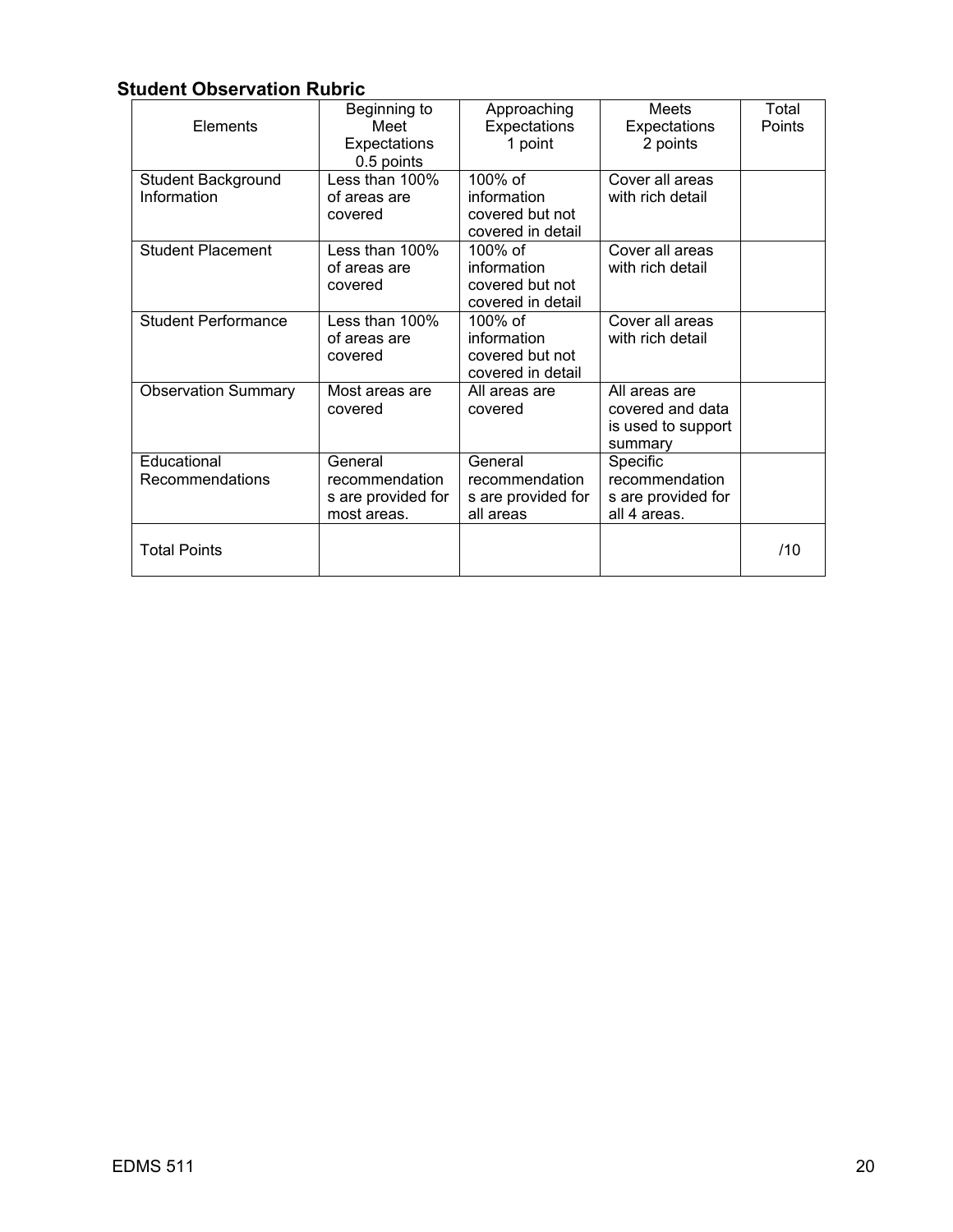**Learner Objectives:** Knowledge and skill in creating an electronic portfolio.

Assessment: Teacher candidates apply what they have learned from the required assignments to the TPE's designated in a cogent, first person reflection in TaskStream.

> Teacher candidates will include all necessary components in their final submission of the electronic portfolio.

| Resource(s):     | Title and necessary information:                                                                                                                                                                               |
|------------------|----------------------------------------------------------------------------------------------------------------------------------------------------------------------------------------------------------------|
| Internet Site(s) | http://lynx.csusm.edu/coe/eportfolio/index.asp<br>This will take you to the CSUSM COE website where you can get help with how to<br>create your electronic portfolio and information on the required elements. |
|                  | http://www.taskstream.com<br>This is the TaskStream home page where you will register for Taskstream and<br>return to when working on your electronic portfolio.                                               |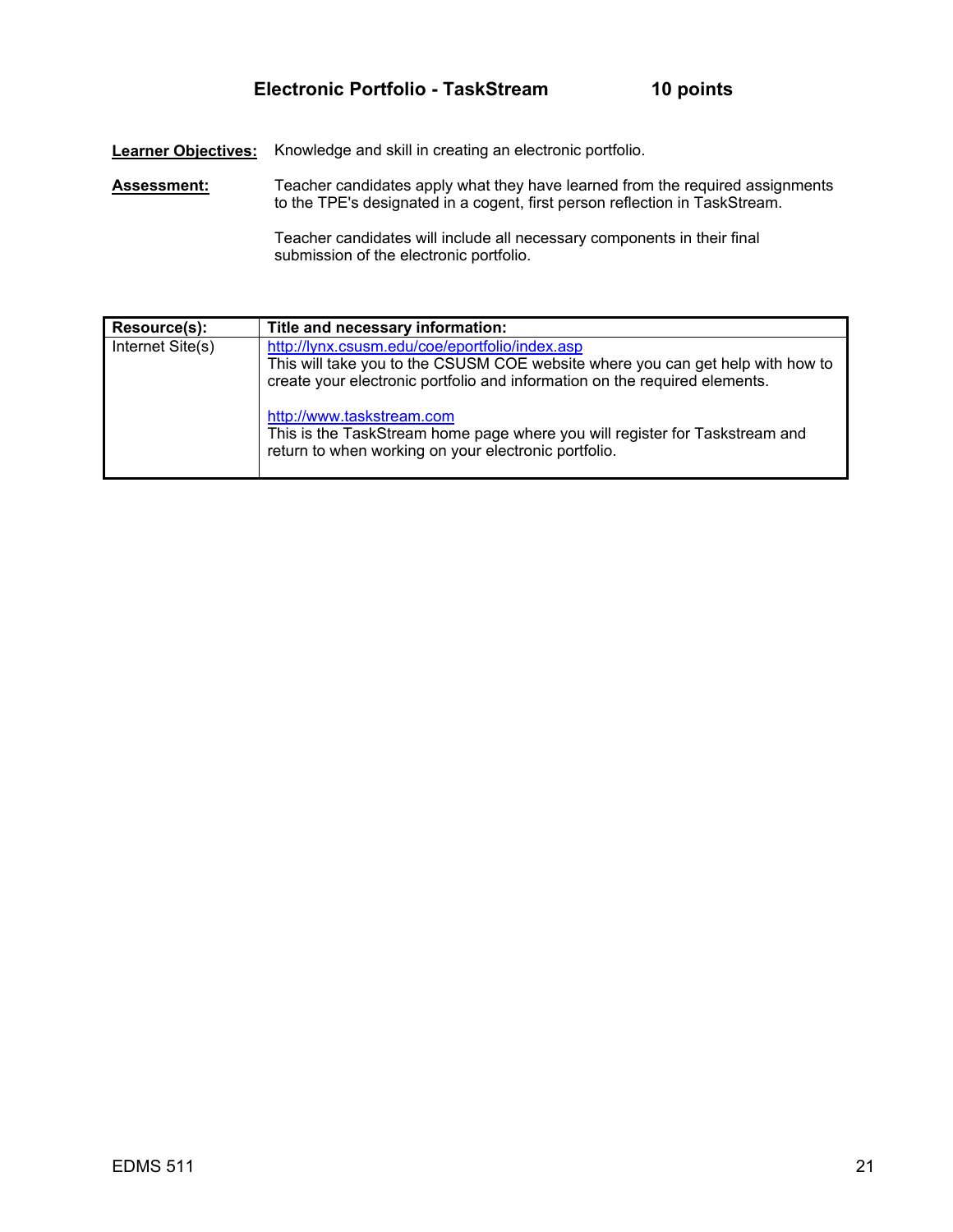- **Learner Objectives:** Teacher candidates will be able to design a classroom management plan for students with diverse needs.
- **Assessment:** Teacher candidates will write a classroom management plan that addresses all six levels of the discipline pyramid from prevention to individualized support plans. Teacher candidates will identify a minimum of three beliefs about teaching and learning and show how their beliefs are implemented in the strategies at each of the six different discipline levels. Students will be required to describe a minimum of 4 strategies at each pyramid level. 1-2 strategies at each level must cite a theory or discipline model.

**Preparation:** Before beginning assignment teacher candidates read the following resources and demonstrate the ability to complete the prerequisite skills.

| <b>Resources</b>  | Title and necessary information:                                                                                                                                                                                                      |
|-------------------|---------------------------------------------------------------------------------------------------------------------------------------------------------------------------------------------------------------------------------------|
| Textbook/chapters | Choate, J. S. (2000) Sucessful inclusive teaching (3 <sup>rd</sup> ed.). Needham, MA: Allyn &<br>Bacon. Chapter 15                                                                                                                    |
|                   | Thousand, Villa, & Nevin. (2002)." Discipline Pyramid," Creativity and Collaborative<br>Learning: The practical guide to empowering students, teachers and families, 2 <sup>nd</sup><br>ed. Baltimore, MA: Brookes Publishing. P. 143 |
|                   | Villa, Richard, & Thousand, Jacquelyn. (1995). Creating and inclusive school.<br>Alexandria, VA: ASCD. Chapters 3 & 5                                                                                                                 |
| Internet Site(s)  | Visit a website                                                                                                                                                                                                                       |

Prerequisite skills:

- Teacher candidates are able to identify their beliefs about teaching and learning as related to student behavior.
- Teacher candidates are able to differentiate the six levels of the discipline pyramid
- Teacher candidates are able to use information about students' readiness range (skills, reading, thinking & information), learning profiles, interests, talents, and culture to determine appropriate discipline approaches (Thousand, Villa & Nevine)
- Teacher candidates are able to identify strategies to meet the needs of
	- o Students learning English (including differentiation for Beginning, Intermediate, and Advanced levels)
		- o Student that are accelerated learners a
		- $\circ$  Students that need special education support under IDEA &/or ADA as referred to by Choate (2000), Villa & Thousand (2002)

#### **Task Guidelines**

- 1. Identify a minimum of three core beliefs you have about teaching and learning and how those impact your classroom management plan. Read 3 or more discipline theories/classroom management models from texts or websites.
- 2. Do the following activities:
	- a. Observe a classroom teacher and identify what their educational beliefs are and how they implement those beliefs in their management approach.
	- b. Interview a teacher about their educational beliefs and how they implement those beliefs in their classroom management plans.
	- c. Using a scenario, describe what management strategies you will use at each of the six levels of the discipline pyramid from prevention to individualized support plans. Make sure your action plan implements your beliefs. Each strategy should be supported by a theorist all the way up the pyramid.